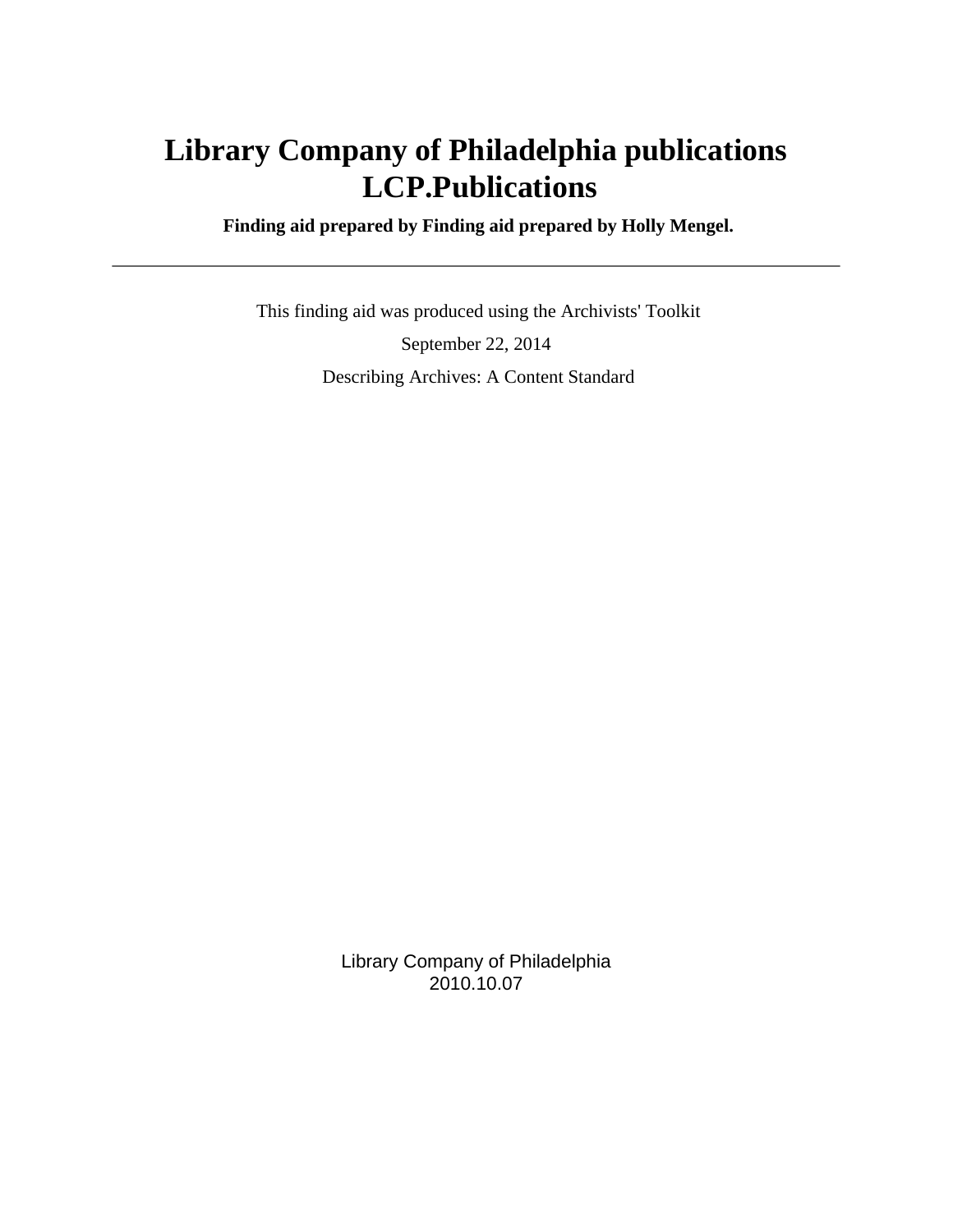## **Table of Contents**

 $\overline{\phantom{a}}$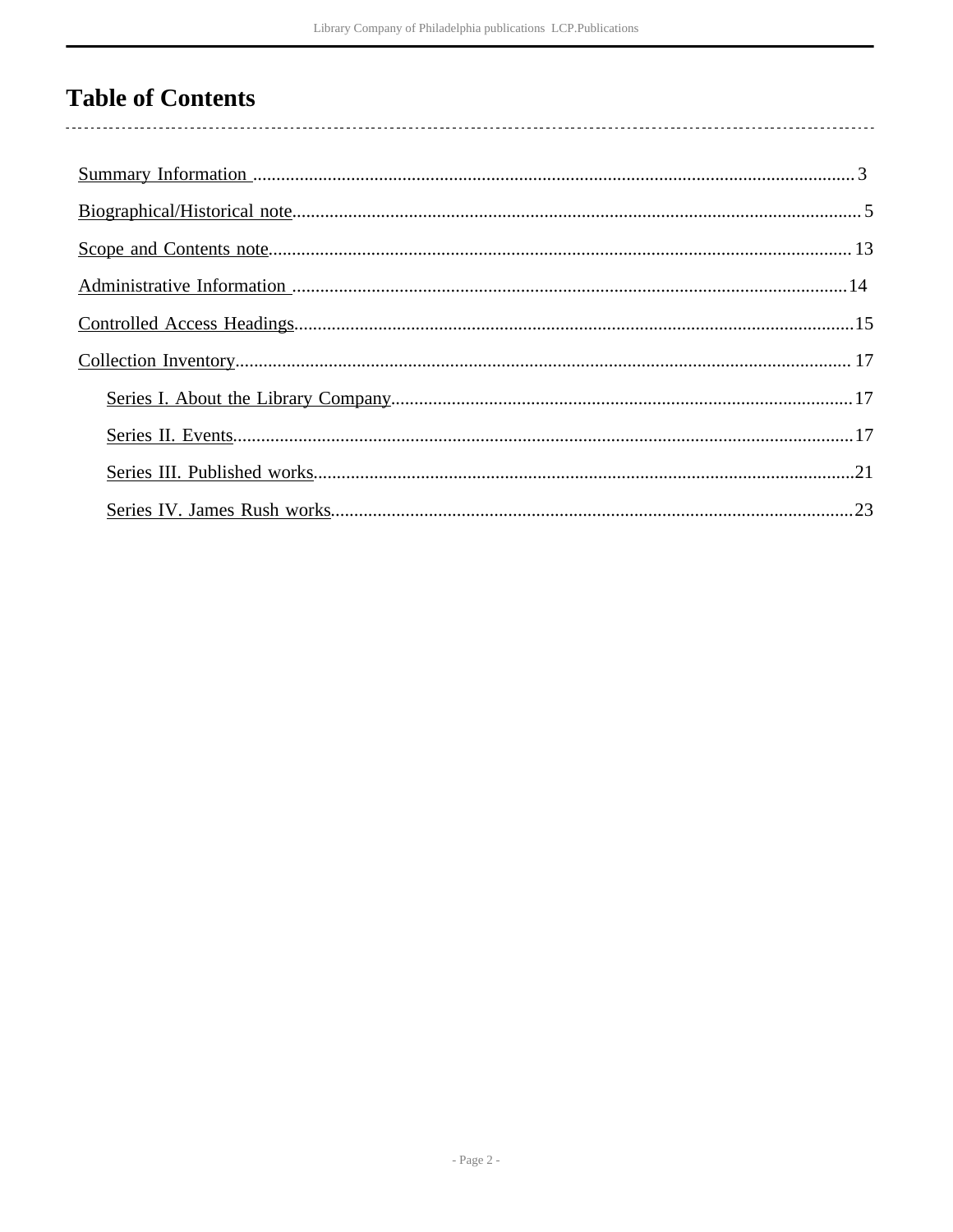# <span id="page-2-0"></span>**Summary Information**

| <b>Repository</b>                                  | Library Company of Philadelphia                                                                                                                                                                                                                                                                                                                                                                                                                                                                                                                                                                                                                                                                                                                                                                                                                                                                                                                                                                                                                                                                                           |
|----------------------------------------------------|---------------------------------------------------------------------------------------------------------------------------------------------------------------------------------------------------------------------------------------------------------------------------------------------------------------------------------------------------------------------------------------------------------------------------------------------------------------------------------------------------------------------------------------------------------------------------------------------------------------------------------------------------------------------------------------------------------------------------------------------------------------------------------------------------------------------------------------------------------------------------------------------------------------------------------------------------------------------------------------------------------------------------------------------------------------------------------------------------------------------------|
| <b>Creator</b>                                     | Library Company of Philadelphia.                                                                                                                                                                                                                                                                                                                                                                                                                                                                                                                                                                                                                                                                                                                                                                                                                                                                                                                                                                                                                                                                                          |
| <b>Title</b>                                       | Library Company of Philadelphia publications                                                                                                                                                                                                                                                                                                                                                                                                                                                                                                                                                                                                                                                                                                                                                                                                                                                                                                                                                                                                                                                                              |
| Date [inclusive]                                   | 1834-2006                                                                                                                                                                                                                                                                                                                                                                                                                                                                                                                                                                                                                                                                                                                                                                                                                                                                                                                                                                                                                                                                                                                 |
| <b>Extent</b>                                      | 3.0 Linear feet                                                                                                                                                                                                                                                                                                                                                                                                                                                                                                                                                                                                                                                                                                                                                                                                                                                                                                                                                                                                                                                                                                           |
| <b>General Physical</b><br><b>Description note</b> | 2 containers, 52 volumes                                                                                                                                                                                                                                                                                                                                                                                                                                                                                                                                                                                                                                                                                                                                                                                                                                                                                                                                                                                                                                                                                                  |
| Language                                           | English                                                                                                                                                                                                                                                                                                                                                                                                                                                                                                                                                                                                                                                                                                                                                                                                                                                                                                                                                                                                                                                                                                                   |
| <b>Abstract</b>                                    | In 1731, Benjamin Franklin and a group of intellectual Philadelphians<br>established the Library Company of Philadelphia, a subscription library<br>supported by its shareholders. The Library Company of Philadelphia is<br>now an independent research library specializing in American society<br>and culture from the 17th to 19th centuries. The mission of the Library<br>Company of Philadelphia includes preserving, interpreting, making<br>available, and augmenting the valuable materials within its care. In order<br>to achieve this mission, the Library Company of Philadelphia curates<br>exhibits, hosts symposia and conferences, and publishes works regarding<br>the Library Company and its collections. This collection consists of<br>printed material created by the Library Company of Philadelphia. Included<br>are brochures; information about resources and services; event brochures,<br>announcements, exhibit catalogues, and conference programs; and<br>published works regarding the Library Company of Philadelphia or the<br>materials held by the Library Company of Philadelphia. |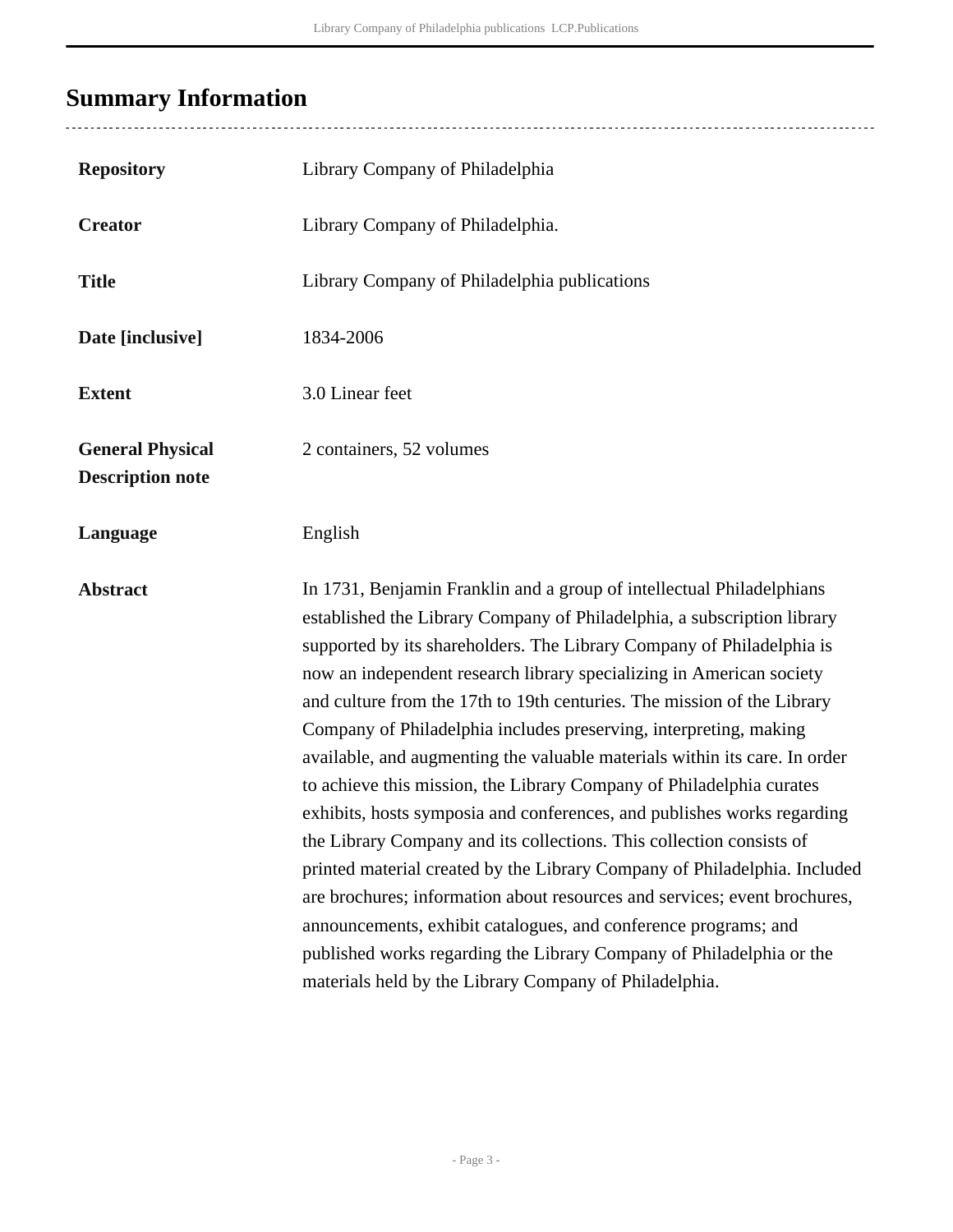#### **Preferred Citation note**

[Description and date of item], [Box and folder number], Library Company of Philadelphia publications, 1834-2006, Library Company of Philadelphia.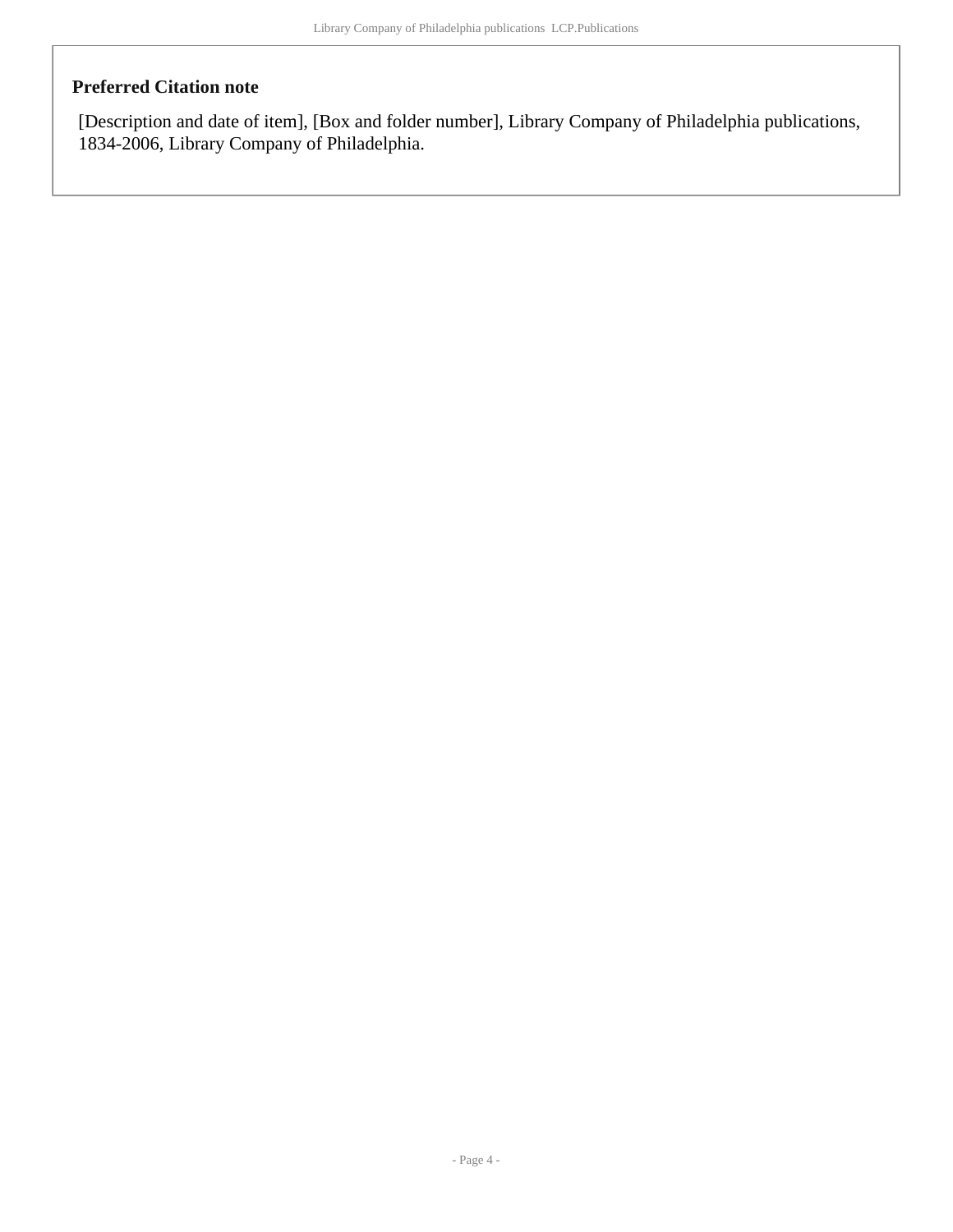## <span id="page-4-0"></span>**Biographical/Historical note**

On July 1, 1731, Benjamin Franklin and a number of his fellow members of the Junto drew up "Articles of Agreement" to found a library. The Junto was a discussion group of young men seeking social, economic, intellectual, and political advancement. When they foundered on a point of fact, they needed a printed authority to settle the divergence of opinion. In colonial Pennsylvania at the time there were not many books. Standard English reference works were expensive and difficult to obtain. Franklin and his friends were mostly mechanics of moderate means. None alone could have afforded a representative library, nor, many imported books. However, by pooling their resources in pragmatic Franklinian fashion, they could. The contribution of each created the book capital of all.

Fifty subscribers invested forty shillings each and promised to pay ten shillings a year thereafter to buy books and maintain a shareholder's library. Thus "the Mother of all American Subscription Libraries" was established. The first list of desiderata to stock the shelves was sent to London on March 31, 1732, and by autumn, that order, less a few books found to be unobtainable, arrived. James Logan, "the best Judge of Books in these parts," had assisted in the choice.

By the time the library issued its earliest surviving printed catalogue of 1741, the general mix of its collection was established for over a century. Excluding gifts, historical works broadly defined accounted for approximately one-third of the total holdings. Literature comprised a little more than twenty percent, approximately the same proportion as science. Theology accounted for only a tenth of the titles. This was in marked contrast to the earlier libraries of Harvard and Yale, but a harbinger of other popular libraries which were founded later. To conclude the selection, it should be noted that philosophy matched theology in numbers, and that economics and such social sciences, the arts, linguistics, and the indefinables accounted for the rest. Bought for many years through the agency of the Quaker mercer-naturalist of London, Peter Collinson, this was and long remained the basic weighting of book selection until the decline of the proprietary libraries in the last half of the nineteenth century.

The Library Company flourished because it adopted a purchasing policy responsive to the needs of its intellectually alert, economically ambitious, but non-elite membership. Its successful example was quickly copied along the Atlantic seaboard from Salem to Charleston. It was Franklin's opinion that "these Libraries have improved the general Conversation of Americans, made the common Tradesmen and Farmers as intelligent as most Gentlemen from other Countries, and perhaps have contributed in some Degree to the Stand so generally made throughout the Colonies in Defence of their Priviledges."

The Library soon became not only an increasing collection of books but also a full-fledged cabinet of curiosities in the Renaissance mode. In accordance with its role as an all-embracing cultural institution, the Library Company also participated in the increasingly popular scientific experimentation of its day.

At first housed in a room in the librarian's lodgings, the burgeoning accumulation became too much for private quarters. Arrangements were made to move the books and curiosities into rooms on the second floor of the newly finished west wing of the State House (now Independence Hall). It was there that Franklin and his associates performed their first experiments in electricity.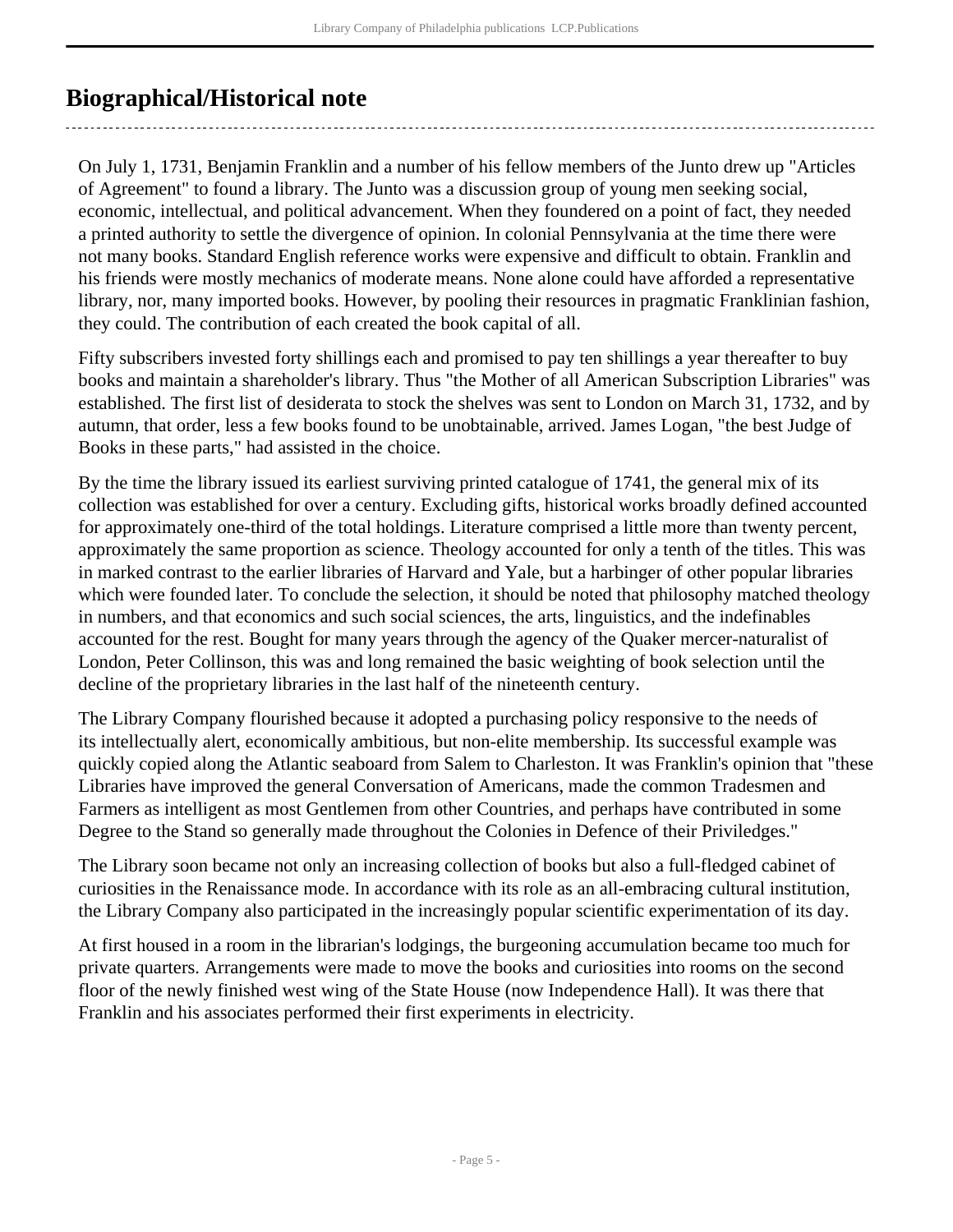Suitably settled, the library could turn its attention to making known its holdings. An existing small octavo of fifty-six pages, printed by Franklin and issued in 1741, lists the 375 titles then in the library. Franklin wrote "A Short Account of the Library" to fill a final blank page. Members could borrow books freely and without charge. Nonmembers could borrow books by depositing their value as security "and paying a small Acknowledgment for the Reading."

With a catalogue available, the books shelved in the State House wing, regular orders of books sent to the volunteer agent Collinson, and annual shipments received from London, the Library Company sought the patronage of the proprietors of Pennsylvania. On March 24, 1742, a charter from John, Thomas and Richard Penn, was issued in their name by Governor George Thomas. By it, since the members had "at great expense, purchased a large and valuable collection of useful books, in order to erect a library for the advancement of knowledge and literature in the city of Philadelphia," there was created "one body corporate and politic in deed." The charter was printed in 1746, together with the by-laws and a supplementary catalogue.

The first librarian, Louis Timothée, or Timothy as he became, left after a short tenure to become Franklin's printing partner in Charleston. For a very brief period, Franklin himself took on the bibliothecal responsibility. He was succeeded by William Parsons, who served from 1734 to 1746. He was followed as librarian by Robert Greenway, who remained in office for seventeen years. The more important functionary of the institution was the secretary, at first the scrivener and amateur botanist Joseph Breintnall. He kept the minutes and wrote the letters ordering books to Collinson, who faithfully carried out the Library Company's requests for over a quarter of a century. After Breintnall's death in 1746, it was Franklin who performed the secretarial duties. Despite his mythical reputation as the careful methodical "Poor Richard," he was careless about the Library Company's records. When he went to England in 1757, first the schoolmaster Francis Alison and then young Francis Hopkinson served as secretary. When the latter took custody of the Library Company's box, he found that the notes of minutes taken on separate pieces of paper during the printer-politician's years in office were scattered and imperfect. To create a permanent record Hopkinson copied into a book all the minutes of the Library Company from the beginning, although lacunae exist for some periods in the 1740s and 1750s.

Among those who guided the destinies of the Library Company in the years before the Revolution were the silversmith Philip Syng, Dr. Thomas Cadwalader, the schoolmaster Francis Alison, the builderarchitect Samuel Rhoads, secretary Richard Peters of the Governor's Council, and a bit later the merchantpatriot Charles Thomson and John Dickinson, the "Pennsylvania Farmer." On May 9, 1769, Sarah Wistar became the first woman to be voted a share.

In 1772 the library had "become large & valuable, a Source of Instruction to Individuals and conducive of Reputation to the Public," and much too crowded in its State House rooms. After much consideration and no alleviation of the space problem, agreement was reached with the Carpenters' Company in 1773 to rent the second floor of their new hall off Chestnut Street near Fourth. It was a historic move. On September 5, 1774, the First Continental Congress met on the first floor of Carpenters' Hall. John Adams reported that the site committee had taken "a View of the Room, and of the Chamber where is an excellent Library." In anticipation of the meeting, the Library Company had ordered that "the Librarian furnish the Gentlemen who are to meet in Congress in this City with the use of such Books as they may have occasion for during their sitting taking a Receipt for them." The offer of the use of the collections was renewed when the Second Continental Congress met the following spring, and again when the delegates to the Constitutional Convention met in 1787. In fact, for a quarter century, from 1774 until the national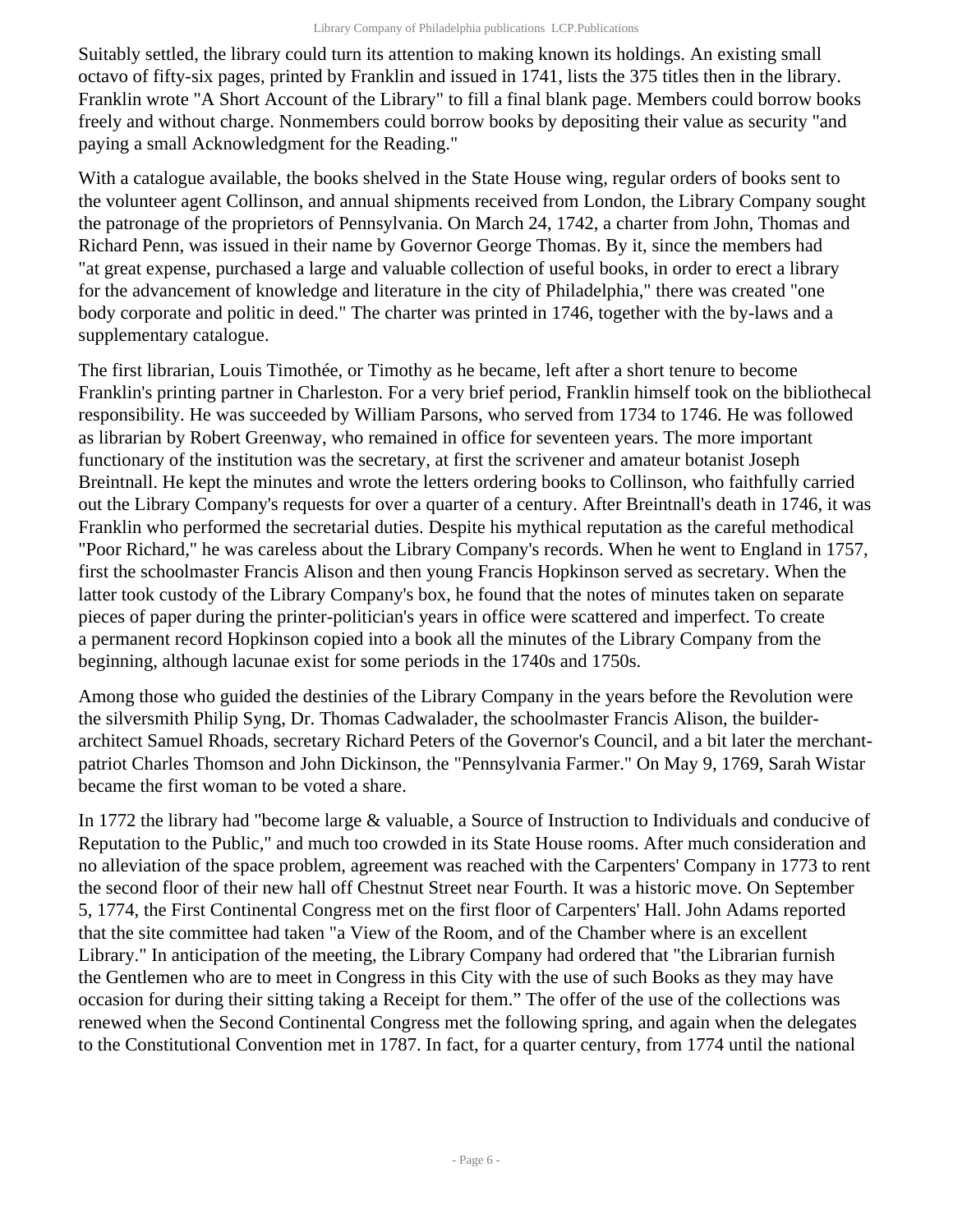capital was established in Washington, D.C., in 1800, the Library Company, long the most important book resource for colonial Philadelphians, served as the de facto Library of Congress before there was one de jure.

In 1775, in the months of growing turmoil, the directors tried to continue normal procedures. Just when the news of Lexington and Concord reached Philadelphia, a supplement to the 1770 catalogue was delivered by Robert Aitken, who later also printed the "Bible of the Revolution." Nonetheless, the affairs of the Library Company were overwhelmed by events. At the end of the year it was announced that books had to be obtained from the librarian's house, because the first floor of Carpenters' Hall was being used as an infirmary for sick soldiers. The occupation of the city by the British also interrupted the routine; the directors did not meet between October 1777 and March 1778, but then things seem to have gone on smoothly. Just before the British left, the Tory bookseller of New York, James Rivington, sent the library "all the Books to be procured at present in this place." Insofar as the Minutes reflect what was going on, the Library Company seemed insulated from the trials and successes of the new nation.

During the war years, importation of books from abroad had ceased. With the peace in 1783 a flurry of orders went to London agents Joseph Woods and William Dillwyn. Although the contents of the museum and the scientific instruments of the Library Company remained in its possession for some time, gifts to the cabinet fell off. Growth had continued and the library's rented quarters became inadequate. In 1789 the Library Company bought a piece of land on Fifth Street near Chestnut across from the State House Square. A competition for the design of a building was held. An amateur architect, Dr. William Thornton, won it with plans for a handsome Palladian red-brick structure with white pilasters and a balustrade surmounted by urns.

When the new library was in operation, conversations were held seeking an arrangement with the Loganian Library. By the time he died in 1751, James Logan had gathered over 2,600 volumes, chiefly in Latin and Greek, which was the best collection of books in colonial America. In his later years he had decided to leave his books for the use of the public and established a library, an American Bodleian. By an act of March 31, 1792, the books and assets of the Loganian Library were transferred into the custody of the Library Company. An addition to its just completed building was quickly erected as an east wing. There were almost 4,000 volumes in the Loganian Library which, after it was moved into new quarters, were listed in a new catalogue published in 1795.

A succession of functionaries of brief incumbency, including John Todd, Jr., the first husband of Dolly Madison, handled the operation of the library until Zachariah Poulson, Jr. became the librarian in 1785. Poulson was a printer, newspaper publisher, and excellent keeper of books and records. He compiled and printed an indexed catalogue in 1789, kept admirable accounts of books borrowed, and set up "A Chronological Register" of shares which retrospectively listed the original and successive owners of each share from 1731 on. The register has been kept up and is still in use.

The number of shareholders had reached 100 in 1763 and remained at that level until the merger with the Union Library in 1769, when it jumped to 400. Poulson, who was responsible for getting the operational affairs of the institution on a workmanlike basis, served as librarian for over two decades.

The library's role in the life of Philadelphia was maintained. It was, and remained until late in the nineteenth century, "the City Library" or the "the Philadelphia Library." Men of prominence were its members. Nine signers of the Declaration of Independence - Benjamin Franklin, Benjamin Rush, Francis Hopkinson, Robert Morris, George Clymer, John Morton, James Wilson, Thomas McKean, and George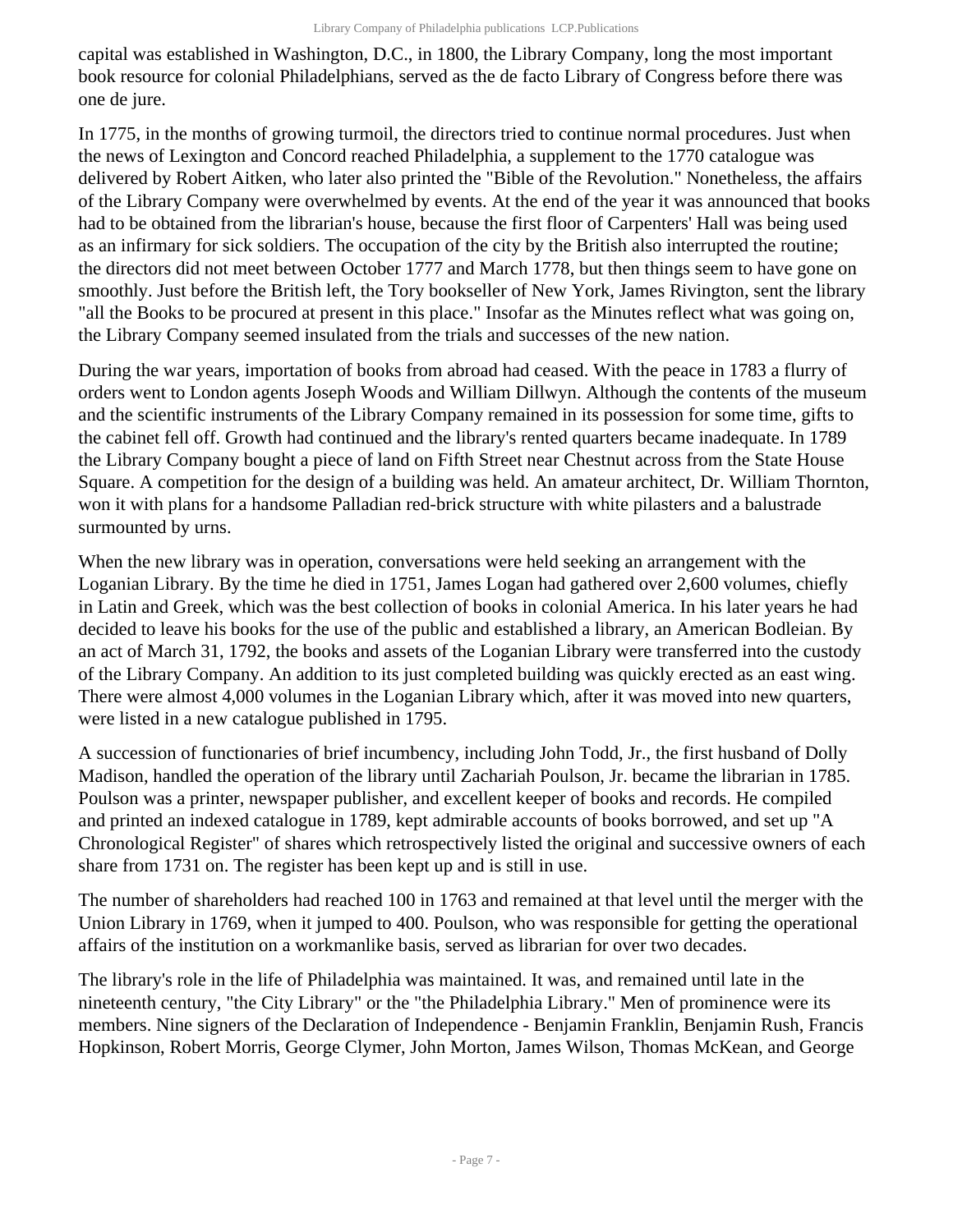Ross - owned shares, and some of them served as directors. At the turn of the century, those most active in the management of the Library Company were Richard Wells, Benjamin R. Morgan, William Rawle, Joseph Parker Norris, Robert Waln, and Samuel M. Fox, all of whom were leaders or participants in the civic and philanthropic activities of the city.

In 1806, Zachariah Poulson resigned as librarian and was succeeded by George Campbell, who remained in office until 1829. These were the days of printed catalogues. In the spring of 1829, John Jay Smith was elected librarian. He was a man of broad culture and considerable energy, with a host of extracurricular activities. He was a descendant of James Logan through Logan's daughter Hannah and was proud of his ancestry. After more than two decades as librarian, John Jay Smith resigned in 1851 and his son, Lloyd Pearsall Smith, succeeded him. Lloyd Smith was the first to look upon librarianship as a career. The library continued to grow. Concern about the inadequacy of the Fifth Street building increased in pace with acquisitions. "Subscriptions for the erection of a Fire-Proof Building for the Library" were sought. The destruction of much of the Library of Congress made many institutions fire-conscious. By 1869, a substantial fund, including a legacy of almost \$50,000 from Joseph Fisher, had been raised; some lots were purchased in an attempt to assemble sufficient ground at the corner of Juniper and Locust Streets.

During the Civil War, the struggle of the nation made the operation of the library of secondary importance. When the Confederate Army under Lee threatened Pennsylvania in 1863, Lloyd P. Smith joined the Germantown Company of volunteers, leaving the servicing of books in the hands of fifteenyear-old George Maurice Abbot, who had just joined the staff, and Smith's now aged father. A map was set up in the reading room with colored pins to show the changing positions of the armies as campaigns ebbed and flowed.

In 1869, Dr. James Rush died. He was the son of the physician-patriot Benjamin Rush and husband and heir of Phoebe Ann Ridgway Rush, who had inherited a portion of her father Jacob Ridgway's immense fortune and had predeceased her husband. In accordance with his will as presented to the directors of the Library Company by Henry J. Williams, Rush's brother-in-law, sole executor, and long-time director of the Library Company, Rush left an estate of nearly a million dollars to the Library Company - under certain conditions. The original will had been drawn up in 1860, and in the remaining years of his life Dr. Rush added codicil upon codicil until he succeeded in obscuring his own somewhat eccentric wishes in a fog of words and admonitory clauses. His original intention was clear. With his money, the Library Company was to purchase a plot of adequate size "situated between Fourth and Fifteenth and Spruce and Race Streets" and there build a "fire-proof building sufficiently large to accommodate and contain all the books of the Library Company of Philadelphia . . . and to provide for its future extension." Matters, however, were not permitted to rest there. In his second codicil, Dr. Rush authorized his executor, at his discretion, to do whatever he thought fit. Mr. Williams asserted that on his deathbed, Dr. Rush had expressed his specific desire that the library be built on a lot at Broad and Christian Streets toward the purchase of which he had made a payment. The executor announced his intention of carrying out the testator's last oral wishes.

At a meeting in October 1869, the membership voted to "accept the legacy of Dr. James Rush according to the terms expressed in his will." The directors of the Library Company were torn between a desire to benefit from the million-dollar bequest and their disapproval of Williams' plans for the site and the building. After several years, much bitterness, and a number of lawsuits, the huge Parthenon-like structure designed by Addison Hutton was erected at Broad and Christian Streets. In 1878, the Library Company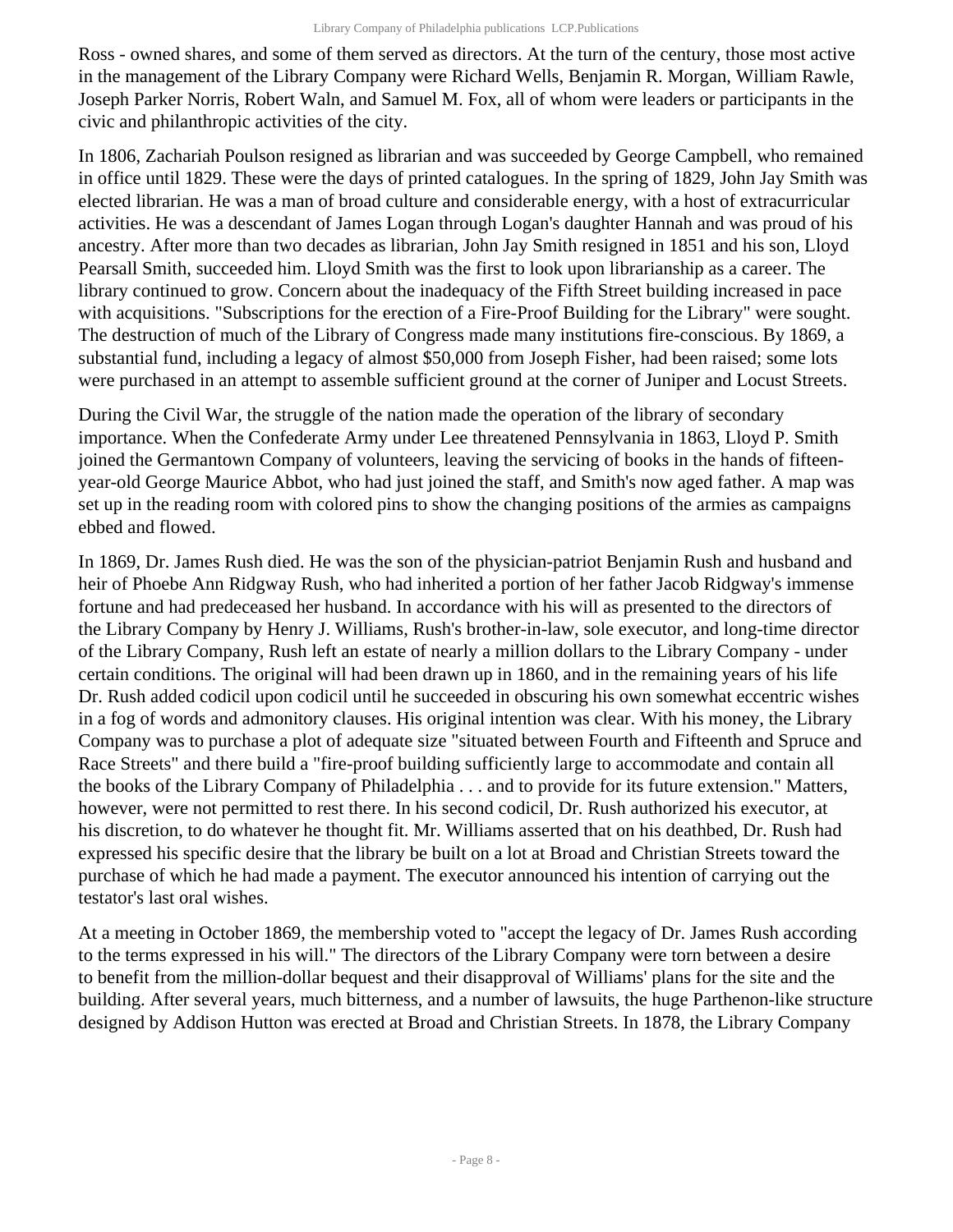reluctantly accepted the impressive edifice, named the Ridgway Library in honor of the original source of the funds which made it possible, and the Rush bequest.

By the time the Ridgway Library was completed, plans, energetically forwarded by Henry Wharton, William Henry Rawle, and John S. Newbold, were well advanced for another building at Juniper and Locust Streets, a location more central and more convenient for most of the members. It was decided to use the Ridgway Library as a kind of storage house, although it was never so crudely phrased. On February 24, 1880, the new Juniper and Locust Street library opened its doors.

In acknowledgment of the increasing number of women who became members throughout the nineteenth century, the plans for the Juniper and Locust Street building included a ladies' sitting room. The Library Company also hired its first woman librarian, Elizabeth McClellan, who had charge of the Women's Room (and attended exclusively to the wants of female readers) from 1880 until her death in 1920.

After the Civil War, the position of the Library Company and of similar American subscription libraries was gradually but inexorably altered. The Library Company noticed that far more nonmembers than members were beginning to use its resources. It was a recognition of the changing times which impelled Dr. S. Weir Mitchell, author and physician, to suggest in 1886 that a study be made "to consider whether it may not be possible to make of the Philadelphia Library a Library free to all."

With two buildings to operate, Lloyd P. Smith had at first divided his time between the Locust Street and Christian Street libraries. George Maurice Abbot, who had been hired as a boy to help in the old Library Hall, was soon sent down to supervise the Ridgway Library. J. Bunford Samuel was taken on as a stack boy and messenger there. Smith's successors - James G. Barnwell from 1887 to 1907 and Abbot from 1907 to 1929 - emigrated as soon as they could to the more socially rewarding milieu of Locust Street. Few of the directors and few of the members gave much thought to the dusty vastness of the gray Greek temple in which James and Phoebe Ann Rush were entombed and, it sometimes seemed, in which the books were entombed also. They were satisfied to have Samuel take over the curatorship of the Ridgway Library.

The main concern of the directors and the head librarian was seeing that the members were supplied with the most recent books for their leisure-time reading. After the Free Library of Philadelphia opened its main building on Chestnut Street in 1895 and later moved to 13th and Locust Streets, the Library Company was destined to drift, its members resigned to seeing it an institution of undistinguished gentility. It was recorded in 1895 that fewer persons had used the library and fewer books were taken out than usual. As an afterthought they added that, however, as a library for the student and the thoughtful reader" its position remained preeminent. This statement summarized the library's history for the first part of the twentieth century.

In 1929 Austin K. Gray became librarian. A gentle, cultured Englishman and literary historian, he attempted to rouse the library from its lethargy with lectures and exhibitions. However, he was unable to prevent the Library Company from inching toward bankruptcy as the depression deepened. The publication of a history of the Library Company, written and considerably romanticized by Gray, sparked a gallant fund-raising effort and membership campaign which managed to keep the institution afloat until the situation became too desperate for palliative measures.

In 1935, under the leadership of Owen Wister, then president of the Library Company, the directors urged that the Juniper and Locust Street building be given up and all the books concentrated in the Ridgway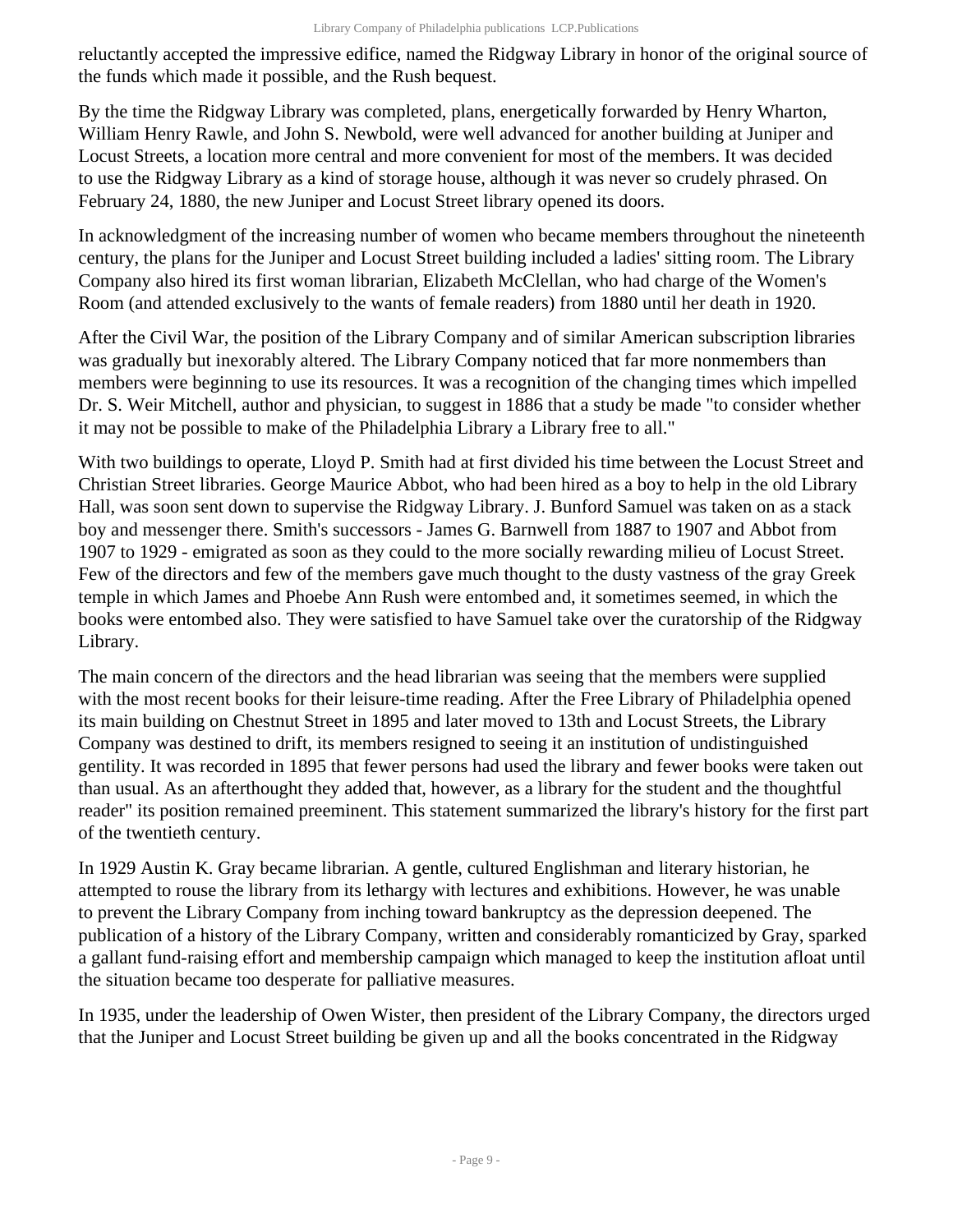Library. They recommended "a policy whereby theLibrary, from being a general circulating library of current and ephemeral books, becomes a Library dedicated to the care of and making additions to its remarkable collections of valuable books." If such a policy did not please the majority of the shareholders, it was inevitable that such a policy would prevail.

A further thrust in the direction of change was given by a grant from the Carnegie Corporation to recatalogue and reshelve the library so that its scholarly resources would be more readily available. Unfortunately, the program carried out with WPA (Works Progress Administration) help was not well conceived or executed. At the time, no one looked upon the results of the Carnegie grant as anything but strengthening the status and stature of the Ridgway Library and its research materials.

At the annual meeting on May 1, 1939, the members unanimously agreed that the directors be given authority to sell or lease the Locust Street property. A small circulating library was to be retained in the center of the city for the convenience of the members.

During the following year all the books were moved to the basement of the Ridgway Library under the supervision of Barney Chesnick. He had been hired to assist Samuel at Broad and Christian Streets and succeeded him in charge of the old collections then being used by a comparatively few discerning and imaginative scholars. The two-centuries-old Library Company was at the nadir of its fortunes. About this time, two studies looked at the Library Company's holdings and operations. They came to similar conclusions: that the circulation of modern books to members and subscribers was an obsolete service, and that the Library Company should become a research library, preferably in association with one of the city's other institutions. This required long-term planning. For the moment, the rent from the parking lot and income from endowment funds were not sufficient to pay for all the library's operating expenses. This situation, World War II, and Austin Gray's resignation as Librarian impelled the directors in 1943 to make arrangement with the Free Library of Philadelphia whereby that institution became the corporate librarian of the Library Company, responsible (for a fee) for the administration of the library. At about the same time, the Library Company's endowment funds were reorganized and brilliantly reinvested by Moncure Biddle, who in concert with the treasurer, W. Logan Fox, began to build a solid financial base for the institution.

The resurgent feeling that "something should be done" had been repressed during the 1930s and 1940s because the financial difficulties of the Library Company precluded any constructive change. Edwin Wolf 2nd was engaged to make a survey of the collections, to assess their scope, size, and importance, and to suggest means to improve their care and usefulness. Then, four eminent librarians - Lloyd A. Brown of the Peabody Institute, William A. Jackson of Harvard, Paul North Rice of the New York Public Library, and Clifford K. Shipton of the American Antiquarian Society - were invited to inspect the Library Company and consult with the directors about its future.

Unanimously, the experts agreed that the Library Company's greatest strength lay in its rare books and manuscripts, and that its greatest contribution to society would be as a scholarly research library with special emphasis on American history and culture. There was no doubt that the rare books and manuscripts were far more numerous and more valuable than had been generally believed. The first and immediate step the consultants urged was a program of rehabilitation. The most valuable books should be taken from the scattered locations, recatalogued, repaired, and temporarily reshelved in a room to be refitted and air-conditioned. Then the experts recommended that the Library Company reduce and refine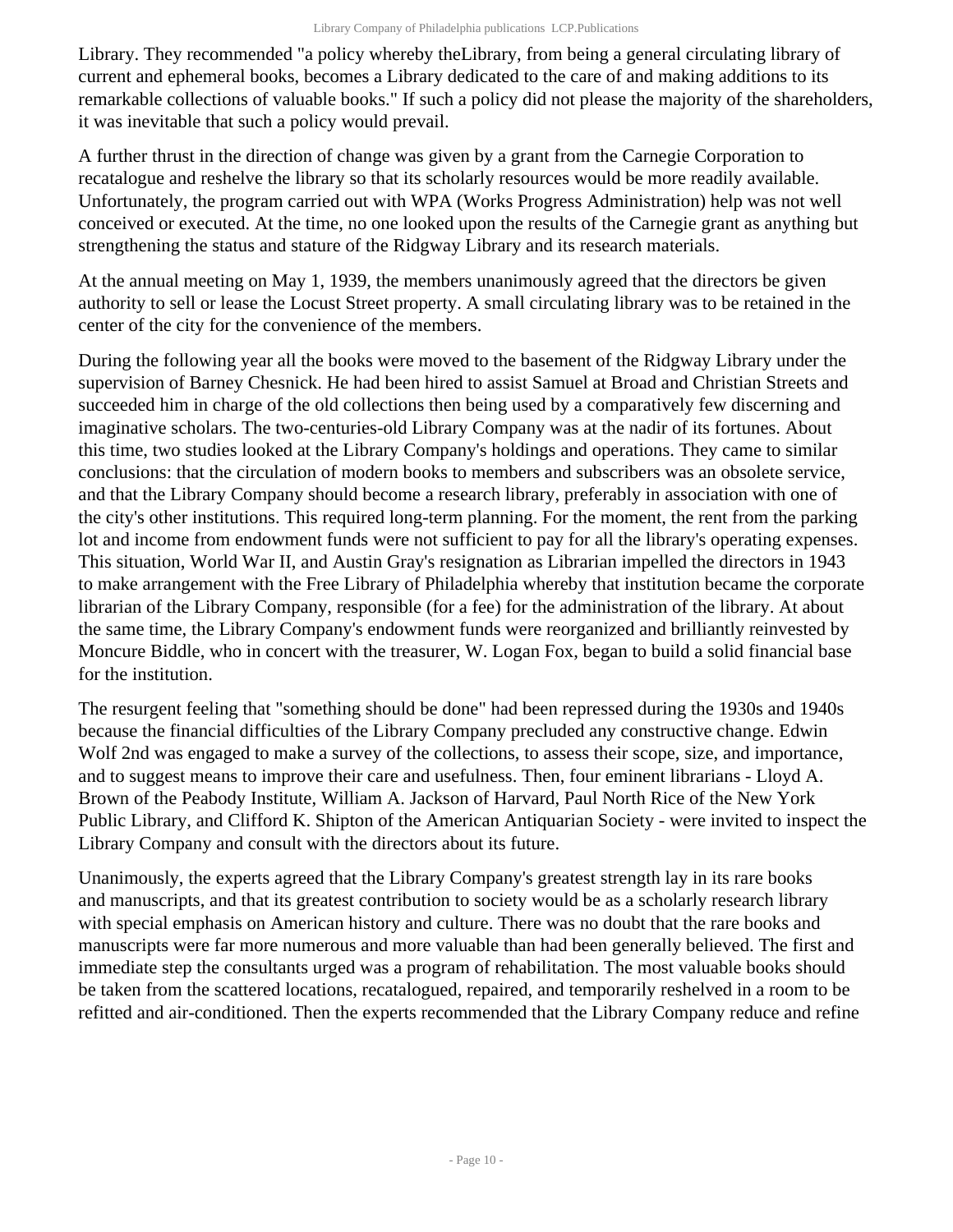its mass of late-nineteenth- and twentieth-century books, keeping only those which would supplement as reference works the basic historical collections.

These steps were, however, considered preliminary to a decision to move out of the Ridgway Library. That structure, once considered fireproof, was judged instead to be a fire-trap. Furthermore, the roof leaked, the basement was damp, and the building's location in the city was unfortunate. The consensus was that the Library Company should move to modern quarters in or adjacent to another compatible library as soon as possible.

By 1955, with income from the parking garage increasing, the Library Company could stand on its own feet. In December of that year, the arrangement with the Free Library was amicably terminated. Wolf became Librarian. He shared the excitement of rediscovery and revitalization with an audience of bookmen - librarians, collectors, booksellers, and, of course, members of the Library Company - through his paradoxically light yet scholarly essays in the Annual Reports.

The experts' primary recommendation - to move from the totally inadequate and unsuitable Ridgway Library - had not been forgotten. A location next to the Historical Society was favored. The steps necessary to bring the plan to fruition were interlocking and complicated. Fortunately, at the critical time the City of Philadelphia made a satisfactory offer for the building and land. The Library Company was given permission to make the sale and also to use such other funds as were part of the Rush estate to build the new library. Three nineteenth-century brownstone houses, owned by and contiguous to the Historical Society, were purchased and torn down. Plans for a modern eight-story building were drawn by the architectural firm of Carroll, Grisdale, and Van Alen, and construction began in 1964. Meanwhile, in order to carry out another of the original recommendations concerning the future of the Library Company and to avoid moving unwanted books, a sweep of the shelves was undertaken. With formal authorization from the directors and the membership as a whole, Wolf culled and disposed of such works printed after 1880 as were deemed not germane to the Library Company's main collections.

With the Library Company's holdings down to an estimated 375,000 volumes, the Library Company was ready to return to the center of the city. The new building was completed by the end of 1965. The difficult transfer of the books nevertheless provided an opportunity to revamp the shelving arrangement and gather together subject classes which the space problems in the old building had fragmented. Because approximately two-thirds of the funds for the new library derived from the Rush estate, the building, like its predecessor, was named the Ridgway Library. The building was opened to the public in April 1966. A reciprocal arrangement was reached with the neighboring Historical Society whereby its rare books are shelved and used by readers in the Library Company, and the latter's manuscripts are shelved and used by readers in the Historical Society.

An interest in eighteenth-century intellectual history led Wolf in 1956 to begin the reconstruction of three colonial private libraries which had been partly or wholly incorporated into the Library Company - those of James Logan, Benjamin Franklin, and William Byrd of Westover, Virginia. He published a definitive catalogue of Logan's library in 1974. The other two libraries had been scattered by 1800, but he was able to locate substantial parts of them on the Library Company's shelves and in other collections across the country.

Comparing the Library Company's holdings with already-published subject bibliographies uncovered still more collections of surprising strength in areas such as technology, Judaica, household and cookery books, courtesy books, gift books, and architecture. In the process of strengthening and extending the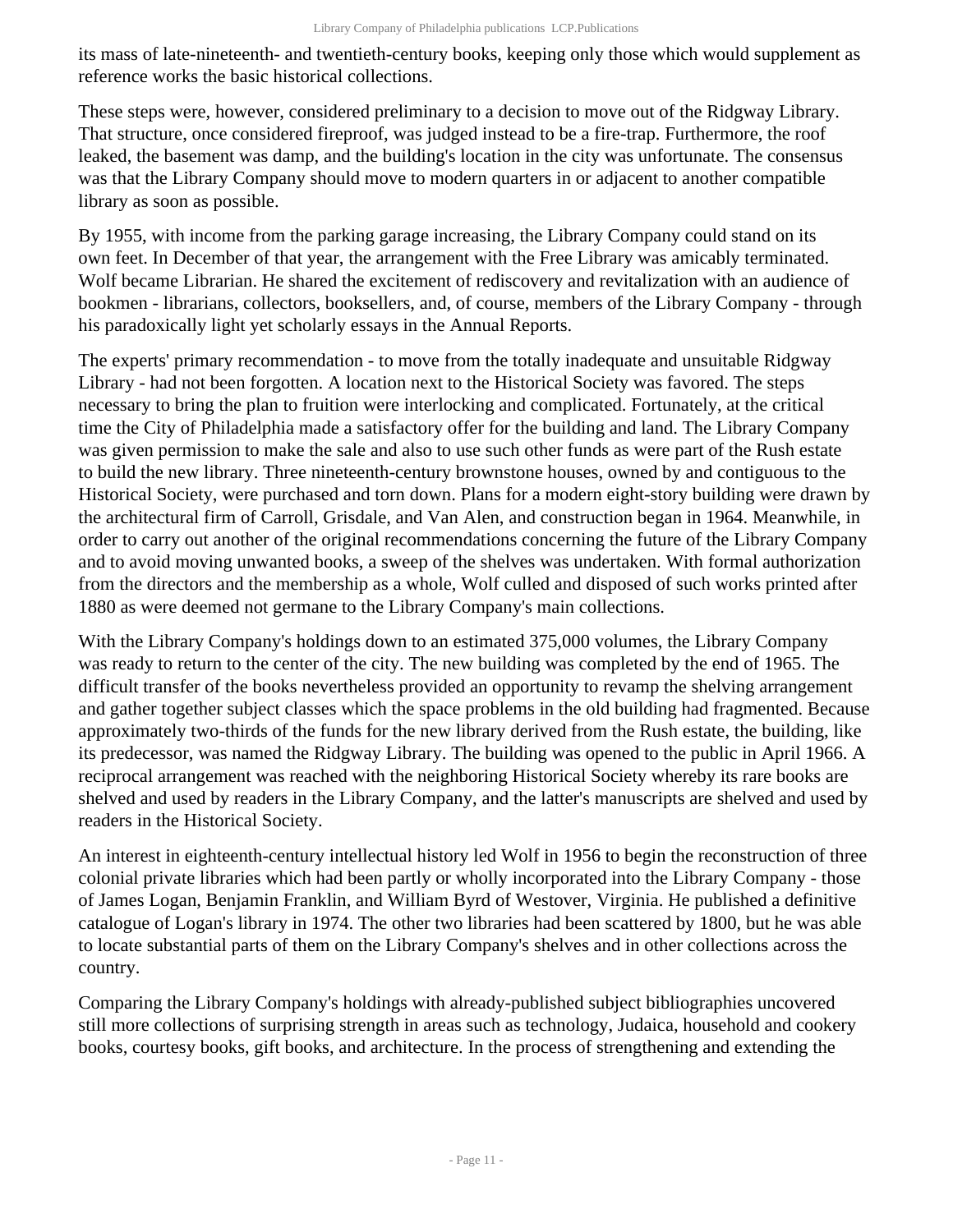Library Company's core collection, unnecessary or expensive duplication of the holdings of other local libraries was always avoided. This principle was applied not only to individual books but to whole areas of collecting. All acquisitions still build on the core collection acquired between 1731 and 1880. The collection is constantly growing, but its essential character has not changed.

The move to the new Ridgway Library proved fruitful for the print collection of the Library Company as well. With the appointment of Stefanie A. Munsing as curator of prints in 1971, the Print Department was born and quickly became a center of activity. A vast task faced the new curator of reorganizing and cataloguing the accumulation of Philadelphia views, portraits, American political cartoons, and early photographs. In 1975, Bernard Reilly moved from the Reading Room to the Print Department. It was during his tenure and due to his initiative that the Library Company's remarkable collection of nineteenthcentury Philadelphia photographs began to be appreciated.

In 1977, Kenneth Finkel took over the Print Department. Under his aggressive and imaginative curatorship from 1977 to 1994, the collection increased at a phenomenal rate. With the exhibition and simultaneous publication in 1980 of *Nineteenth-Century Photography in Philadelphia*, the Print Department became the center for the study of early photography in Philadelphia.

Conservation of the ever-growing collections grew in importance over the years. A bindery was first set up at the Library Company in 1954 by the German master bookbinder Fritz Eberhardt to repair and rebind in chronological order the vast collection of pamphlet Americana. After Eberhardt left in 1957, Kaspar Reder was hired to continue the work. The care of the print collection was taken up in 1971 with the bindery staff working under the guidance of Curator of Prints Stefanie Munsing. Under Chief of Conservation Jennifer Woods Rosner, the staff began to move systematically through the entire rare book collection, and its range of treatments has widened to include making protective boxes, reattaching covers detached from leather bindings, repairing cloth bindings of the 19th century, and replacing old library bindings with new ones made of high-quality archival materials.

Under the direction of Librarian Wolf, the Library Company assumed a leading role in the cultural and intellectual community of Philadelphia and established a reputation of scholarly service both locally and internationally. Franklinian common sense, with a dash of thrift, was its guide, as befit a library struggling to be reborn. Wolf retired at the end of 1984 and was succeeded by John C. Van Horne, who came to the Library Company from the American Philosophical Society. Under Van Horne's guidance the Library Company struck out in several new directions. The Library Company began to attract more scholars to the collections by instituting an endowed research fellowship program in 1987 that provides modest stipends to enable graduate students and senior scholars to travel to Philadelphia to conduct research at the Library Company. The Library Company also created a revolving Publication Fund that supports the publication of a variety of works, usually carrying the joint imprint of the Library Company and a commercial or university press co-publisher. These books are generally based on the collections or relate to special projects or programs.

In the second half of the twentieth century, the Library Company has been utterly transformed from a dusty mausoleum filled with books that were deteriorating from heat, damp, and dust, to a busy and vital center for research and education of national importance. The Library Company remains open and free of charge to any serious scholar, but the collections are now housed in closed stacks, and no rare materials circulate except as loans for exhibition in other institutions. The collections are constantly and vigorously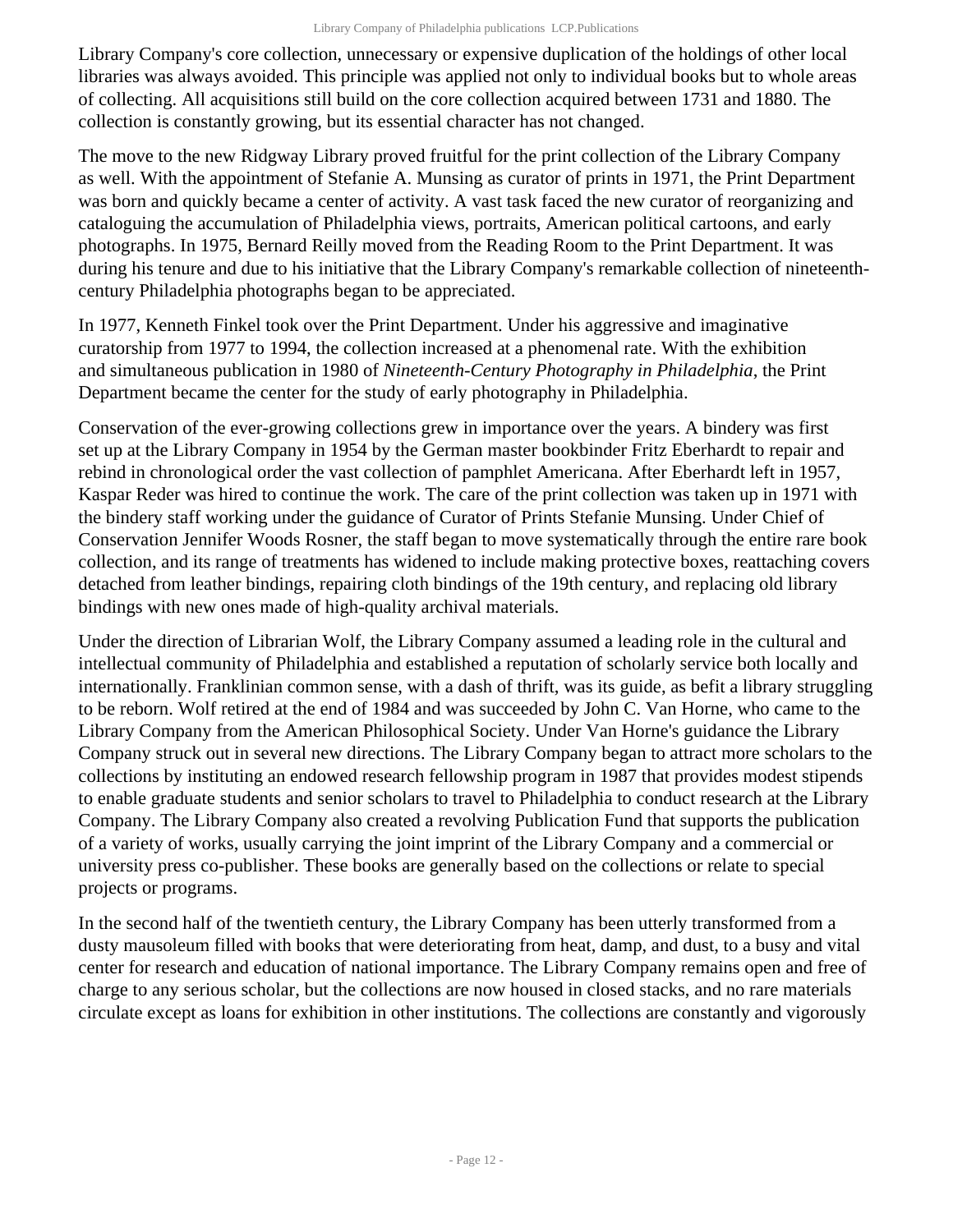expanded and enriched, and they are fully accessible through card catalogues and other in-house finding aids.

All these changes have been made in order to carry out the Library Company's new mission as articulated in the 1950s: to collect, preserve, and make available books, graphics, and other primary source materials for the study of American history and culture up to the closing years of the 19th century. Much has changed and will change, but one thing remains constant: the collections are the focus of all the library's energies, and the reason for its existence.

#### **Bibliography:**

Quoted directly, in segments from: *At the Instance of Benjamin Franklin: A Brief History of The Library Company of Philadelphia, 1995* [full document available at: http://librarycompany.org/about/ Instance.pdf]

## <span id="page-12-0"></span>**Scope and Contents note**

This collection consists of printed material created by the Library Company of Philadelphia. Included are brochures; information about institutional resources and services; event brochures, announcements, exhibit catalogues, and conference programs; and published works regarding the Library Company of Philadelphia or the materials held by the Library Company of Philadelphia.

This collection is arranged into four series: "About the Library Company of Philadelphia," "Events," "Published Works," and "James Rush works." Material within the "About the Library Company of Philadelphia," series includes a sampling of brochures that address topics such as: general information and history of the Library Company of Philadelphia, information about construction, preservation of materials and the building, and planned giving; fellowship opportunities; and the Library Company's involvement with other organizations, such as Independent Research Libraries Association and Philadelphia Area Consortium of Special Collections Libraries. Also included are two publications that focused on the Library Company: the Renaissance Library calendar and an entire issue of the magazine *Antiques*. These materials are arranged chronologically.

"Events" includes announcement brochures, invitations, programs, and exhibit catalogues for events held at the Library Company of Philadelphia, benefitting the Library Company of Philadelphia, or associated with the Library Company of Philadelphia. This series provides a glimpse into the types of collections housed at the Library Company as well as the ways in which the Library Company interprets its collections and its history. Events include exhibits, symposia, lectures, conferences, and benefits on topics such as early American economics, food history, the temperance movement, and the history of libraries, to name only a few. These materials are arranged chronologically.

The "Published works" series includes materials that were actually published by the Library Company of Philadelphia. These materials are often about the Library Company, in particular: *Charter Members of the Library Company*, *At the Instance of Benjamin Franklin*, and *Quarter of a Millennium: The Library*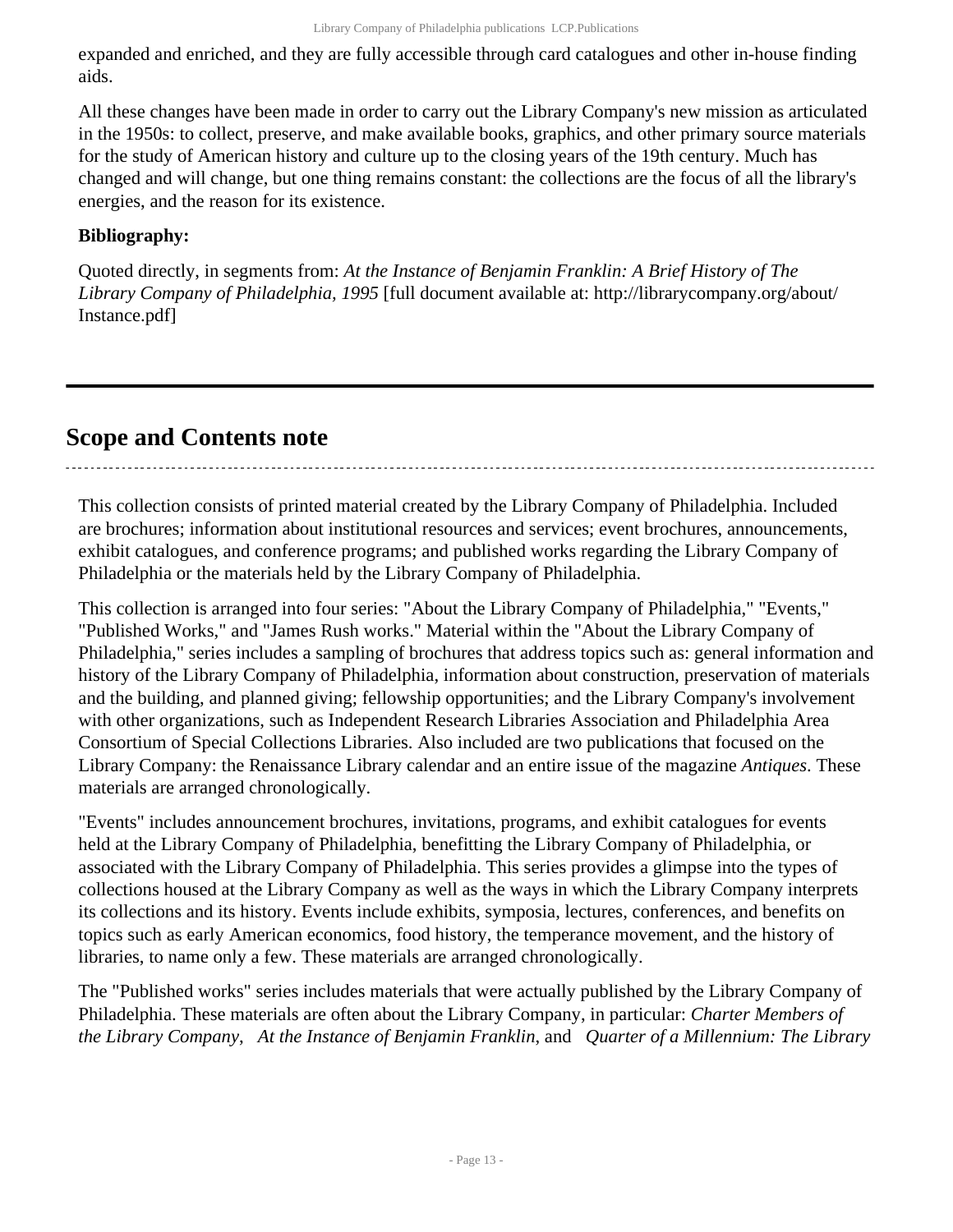*Company of Philadelphia, 1731-1981*. Others focus on the collections of the Library Company and these include writings on Commodore Thomas Truxtun, photographs and prints, and the musical works of William Henry Fry. Finally, there are some publications more broadly about Philadelphia.

The "James Rush works" were not published by the Library Company, but copyright now belongs to them. James Rush, in his will, states, "I have given the copyrights of all my works to the Library Company, and I will and direct that they shall for the next half century, publish every ten years (and earlier and oftener if called for) an edition of five hundred copies of any or all of them, so that they shall always have on hand a number sufficient to supply any demand which may be made for any or either of them, at a price not exceeding the cost of publication." Included are all the published works by Rush.

## <span id="page-13-0"></span>**Administrative Information**

**Publication Information**

Library Company of Philadelphia 2010.10.07

#### **Conditions Governing Access note**

This collection is open for research use, on deposit at the Historical Society of Pennsylvania, 1300 Locust Street, Philadelphia, PA 19107. For access, please contact the Historical Society at 215-732-6200 or visit http://www.hsp.org.

#### **Conditions Governing Use note**

Copyright restrictions may apply. Please contact the Library Company of Philadelphia with requests for copying and for authorization to publish, quote or reproduce the material.

#### **Processing Information note**

The processing of this collection was made possible through generous funding from The Andrew W. Mellon Foundation, administered through the Council on Library and Information Resources' "Cataloging Hidden Special Collections and Archives" Project.

This collection was *minimally processed* in 2009-2011, as part of an experimental project conducted under the auspices of the Philadelphia Area Consortium of Special Collections Libraries to help eliminate processing backlog in Philadelphia repositories. A minimally processed collection is one processed at a less intensive rate than traditionally thought necessary to make a collection ready for use by researchers. When citing sources from this collection, researchers are advised to defer to folder titles provided in the finding aid rather than those provided on the physical folder.

Employing processing strategies outlined in Mark Greene's and Dennis Meissner's 2005 article, *More Product, Less Process: Revamping Traditional Processing Approaches to Deal With Late 20th-Century*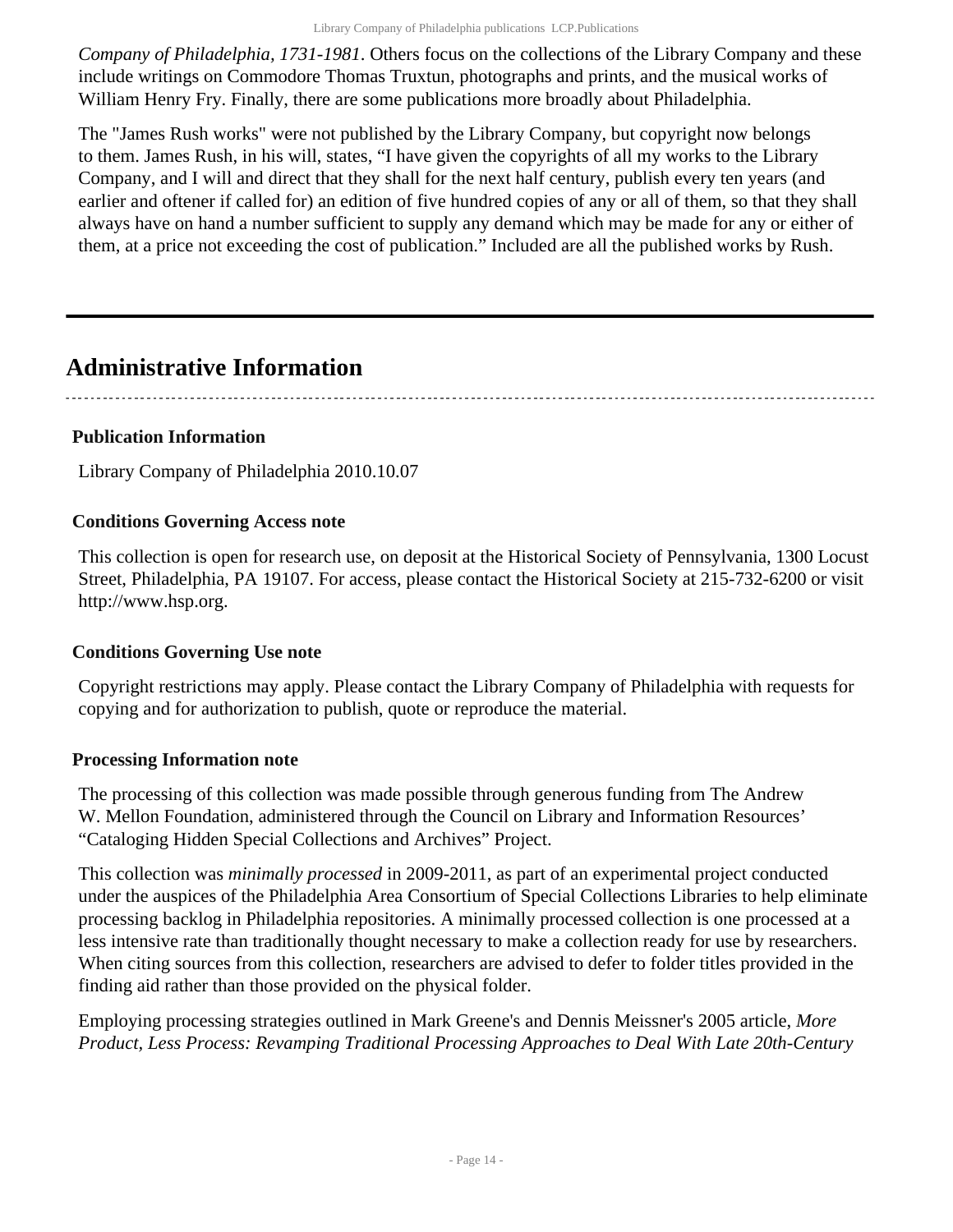*Collections*, the project team tested the limits of minimal processing on collections of all types and ages, in 23 Philadelphia area repositories. A primary goal of the project, the team processed at an average rate of 2-3 hours per linear foot of records, a fraction of the time ordinarily reserved for the arrangement and description of collections. Among other time saving strategies, the project team did not extensively review the content of the collections, replace acidic folders or complete any preservation work.

### <span id="page-14-0"></span>**Controlled Access Headings**

#### **Corporate Name(s)**

• Library Company of Philadelphia.

#### **Genre(s)**

- Brochures
- Exhibition catalogs
- Publications

#### **Geographic Name(s)**

• Philadelphia (Pa.)

#### **Personal Name(s)**

- Finkel, Kenneth
- Rush, James, 1786-1869
- Wolf, Edwin, 1911-1991

#### **Subject(s)**

- Libraries
- Pennsylvania--History--Colonial period, ca. 1600-1775
- Research libraries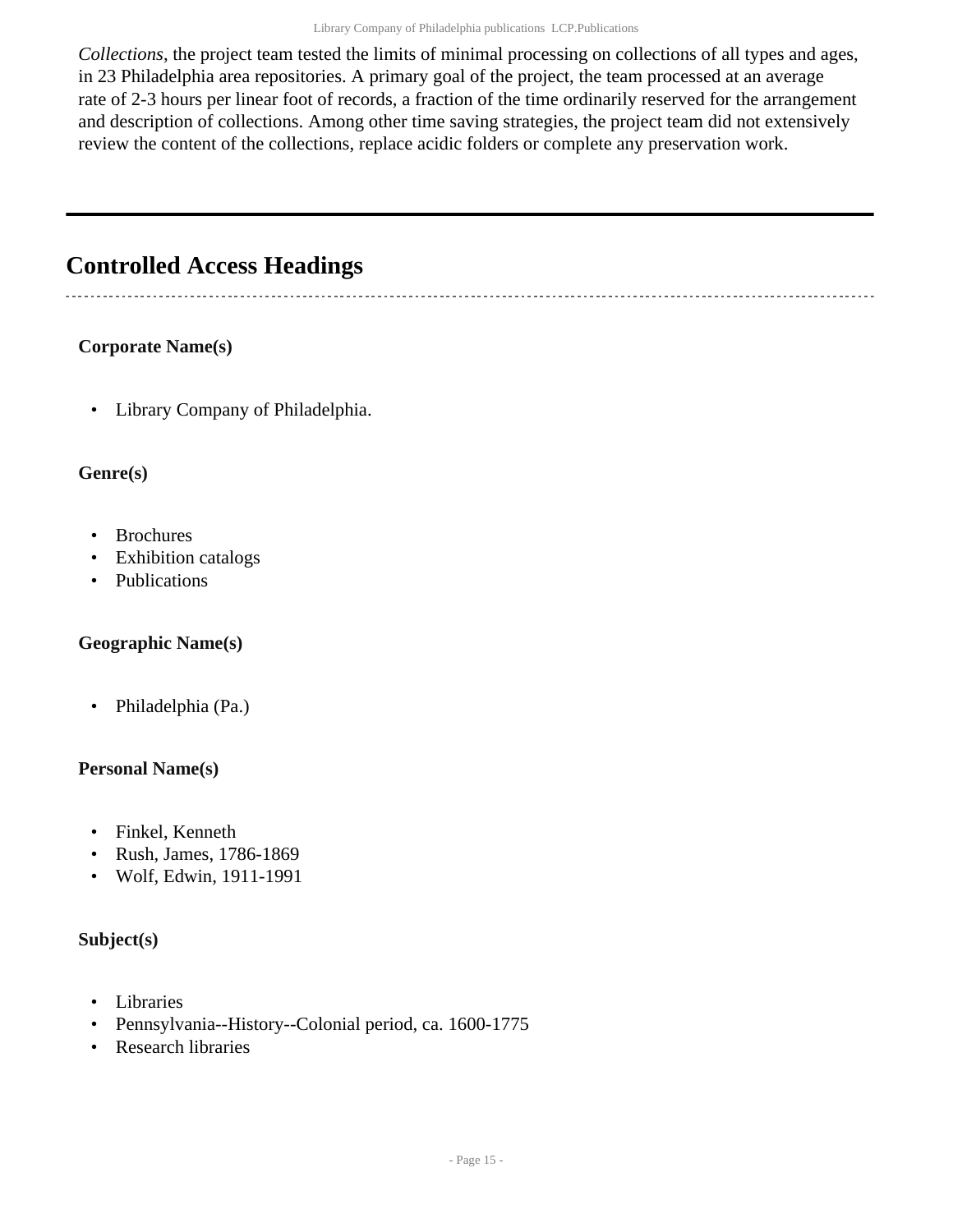- Subscription libraries
- United States--History--Colonial period, ca. 1600-1775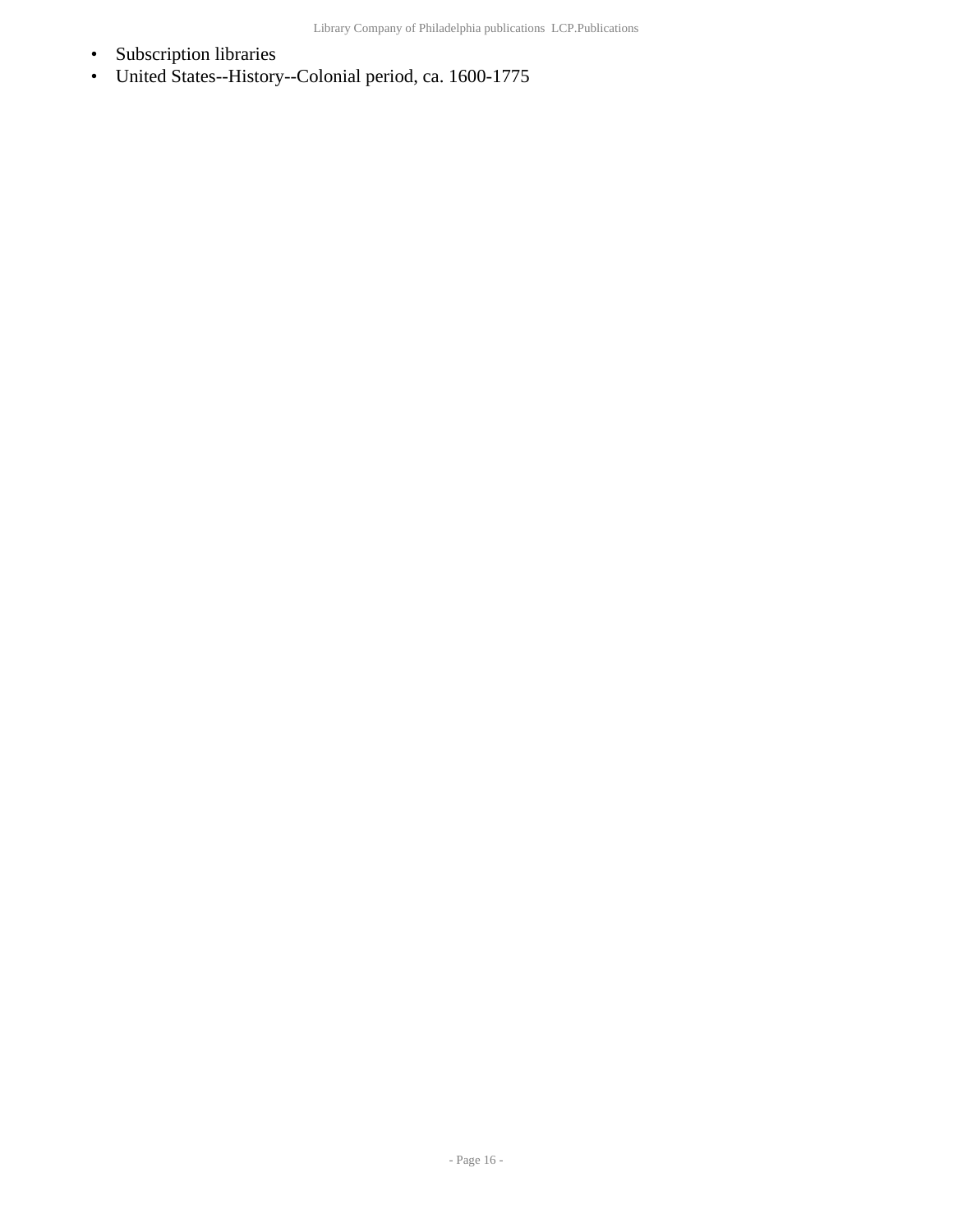## <span id="page-16-0"></span>**Collection Inventory**

<span id="page-16-2"></span><span id="page-16-1"></span>

| <b>Series I. About the Library Company</b>                                                                                                                                                                   |              |
|--------------------------------------------------------------------------------------------------------------------------------------------------------------------------------------------------------------|--------------|
|                                                                                                                                                                                                              | <b>Box</b>   |
| Construction, preservation and planned giving brochures circa 1992, undated                                                                                                                                  | 1            |
| Brochures 1995, 2000, undated                                                                                                                                                                                | 1            |
| Fellowship brochures 1997-2000                                                                                                                                                                               | $\mathbf{1}$ |
| Antiques, "The Library Company of Philadelphia" 2006 August                                                                                                                                                  | $\mathbf{1}$ |
| Renaissance Library calendar 2006                                                                                                                                                                            | $\mathbf{1}$ |
| Independent Research Libraries Association brochure undated                                                                                                                                                  | $\mathbf{1}$ |
| Philadelphia Area Consortium of Special Collections Libraries (PACSCL) brochure and<br>"Leaves of Gold" cd-rom undated                                                                                       | 1            |
| <b>Series II. Events</b>                                                                                                                                                                                     |              |
|                                                                                                                                                                                                              | <b>Box</b>   |
| "Exhibition of Books and Manuscripts in Commemoration of the 150th Anniversary of<br>the signing of the Constitution of the United States, September 17, 1787," exhibition<br>catalog 1937 July 4-October 15 | $\mathbf{1}$ |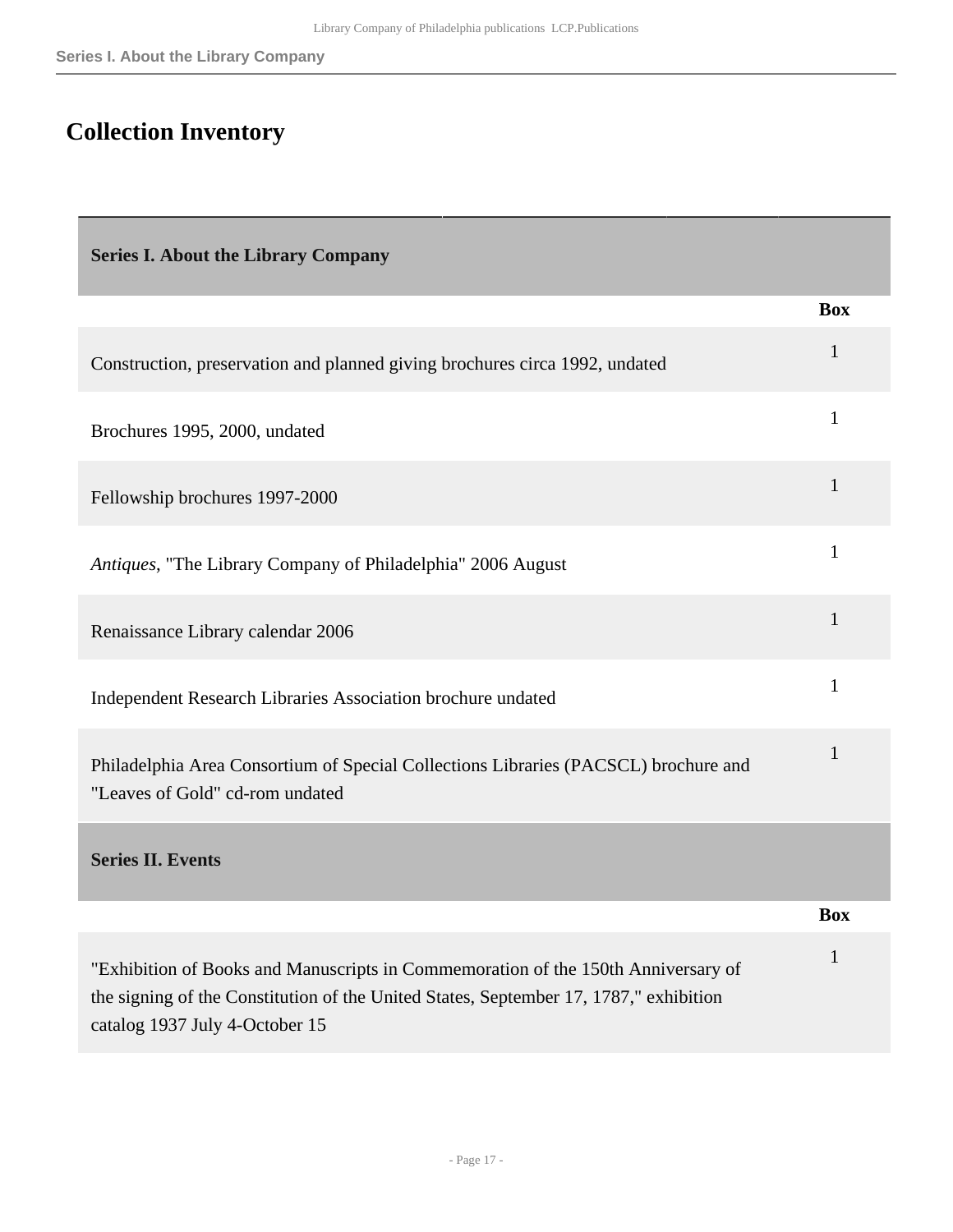| "Christmas Books, 1524-1938," exhibition catalog 1938 December 19-1939 January 31                                                                                                                              | $\mathbf{1}$ |
|----------------------------------------------------------------------------------------------------------------------------------------------------------------------------------------------------------------|--------------|
| "American Fine Printing, 1820-1880," exhibition catalog 1979 October-1980 January                                                                                                                              | 1            |
| "Quarter of A Millennium, 1731-1981," brochures, program and book awards 1981                                                                                                                                  | 1            |
| "First American Editions," exhibition catalog 1986 March 2-June 29                                                                                                                                             | $\mathbf{1}$ |
| "The Larder Invaded: Three Centuries of Philadelphia Food," brochure 1986 November<br>18-1987 April 25                                                                                                         | 1            |
| "Legacies of Genius: A Celebration of Philadelphia Libraries," press packet 1988 April-<br>September                                                                                                           | $\mathbf{1}$ |
| "We Abolition Women are Turning the World Upside Down!" exhibition catalog 1989<br>March-June                                                                                                                  | 1            |
| "Poor Richard's Books," exhibit invitation 1990 April 18                                                                                                                                                       | 1            |
| "A Walk on the Wild Side: The Wissahickon Creek, 1800 to 1940," exhibition<br>announcement and catalog 1993 October 18-1994 March 18                                                                           | 1            |
| Annual Meeting, invitations 1994, 1999-2000                                                                                                                                                                    | $\mathbf{1}$ |
| "William Mackenzie: America's First Rare Book Collector," exhibition checklist and<br>lecture announcement for "Bibliophily in the Age of William Mackenzie," by Paul<br>Needham 1994 November 9-1995 March 24 | 1            |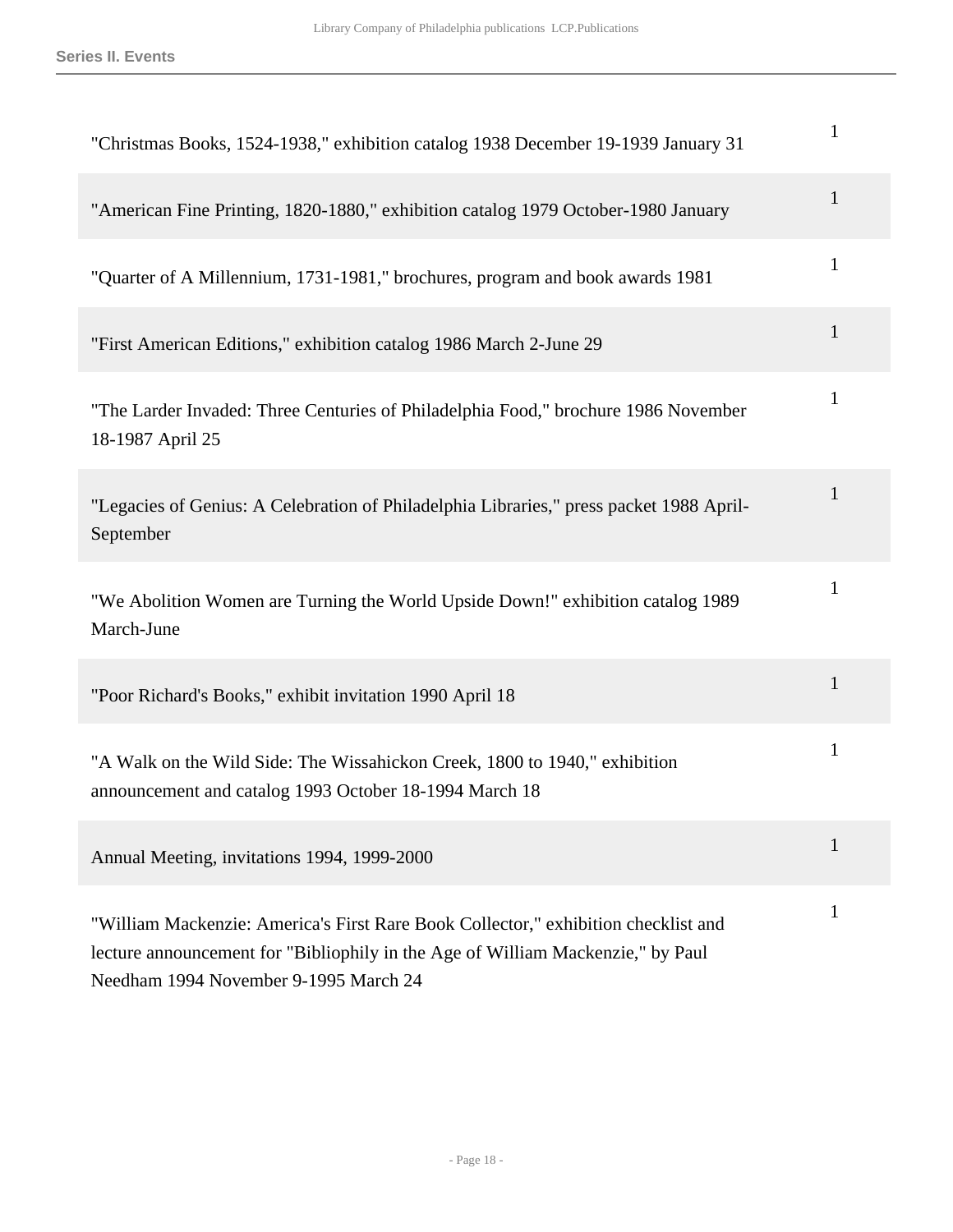| "Delightful Doings and Breathless Bidding," invitation and auction catalog 1997 April 4                                                                                       | $\mathbf{1}$ |
|-------------------------------------------------------------------------------------------------------------------------------------------------------------------------------|--------------|
| "Open House," invitation 1998 March 13                                                                                                                                        | 1            |
| Fall Programs, brochure 1998                                                                                                                                                  | $\mathbf{1}$ |
| "Ardent Spirits: The Origins of the American Temperance Movement," brochures 1999<br>April 19-November 24                                                                     | 1            |
| "Open Houses," invitations 2000 March 17                                                                                                                                      | 1            |
| "The Genesis of Republicanism: The Birth and Growth of the Grand Old Party,"<br>symposium program and exhibit brochures 2000 June 14-December 1                               | 1            |
| "The Hook and the Book: the Emergence of Crochet and Knitting in American Popular<br>Culture, 1840-1876," exhibition announcement and catalog 2001 January 22-September<br>28 | 1            |
| "History of Libraries in the United States," conference brochure 2002 April 11-13                                                                                             | 1            |
| "Risk and Reputation: Insecurity in the Early American Economy," conference<br>program 2002 October 4                                                                         | $\mathbf{1}$ |
| "The Atlantic Economy in the Era of 18th Century Revolutions," conference<br>program 2003 September 19                                                                        | 1            |
| "Picturing Women," brochure 2004 January-May                                                                                                                                  | 1            |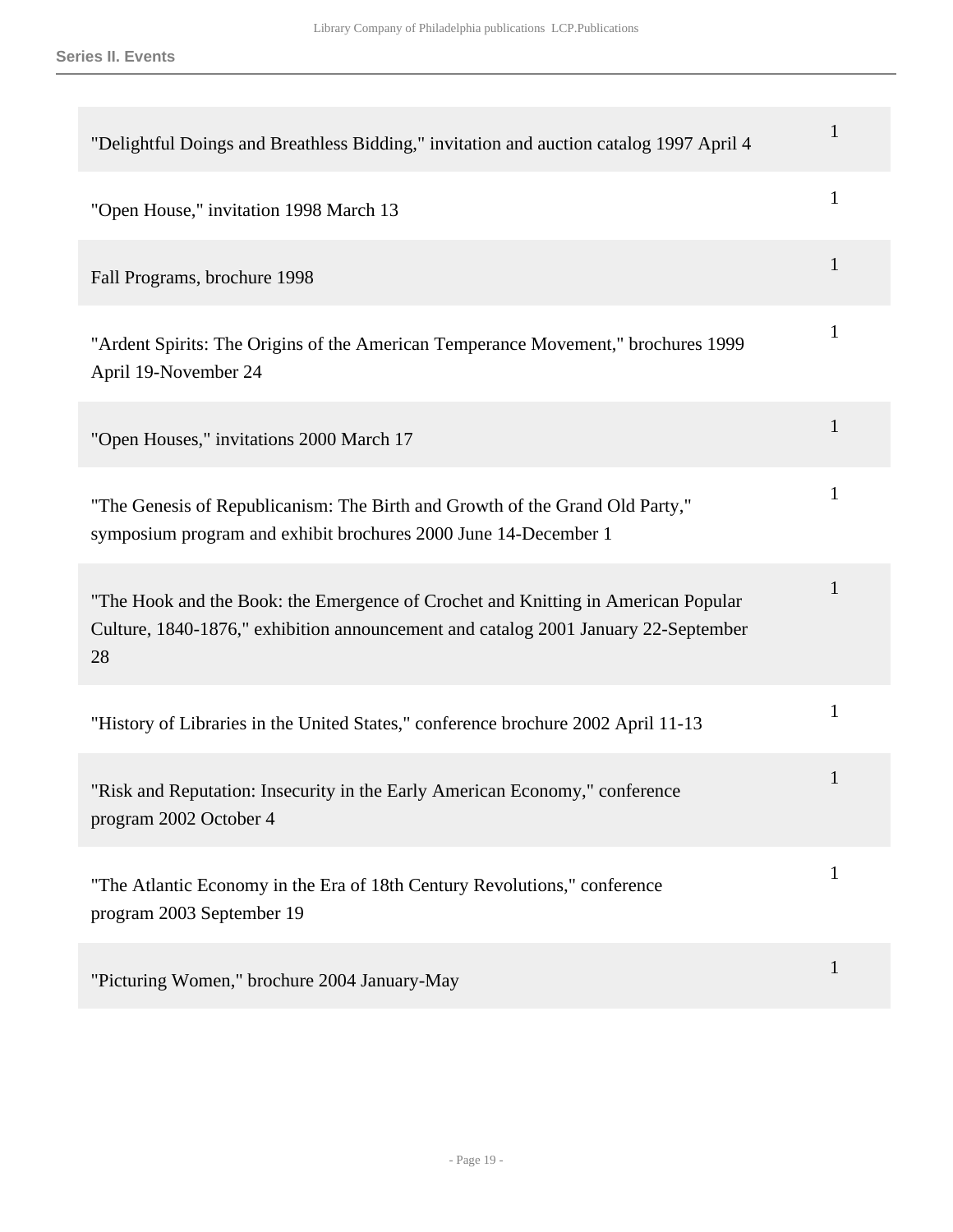| "From the Bottom Up: Popular Reading and Writing in the Michael Zinman Collection of<br>Early American Imprints," exhibition catalog 2004 May 25-December 17            | $\mathbf{1}$ |
|-------------------------------------------------------------------------------------------------------------------------------------------------------------------------|--------------|
| "Conference on Health and Medicine in the Era of Lewis and Clark," Francis Clark Wood<br>Institute for the History of Medicine conference program 2004 November 4-6     | $\mathbf{1}$ |
| "Intersections: Scriptures, Prints and Paintings in Antebellum America," exhibition<br>brochures 2005 January 24-July 22                                                | $\mathbf{1}$ |
| "Ephemera Across the Atlantic: Popular Print Culture in Two Worlds," symposium<br>program 2005 September 15-17                                                          | 1            |
| "Connection, Contingency, and Class in the Early Republic's Economy," conference<br>program 2005 October 28                                                             | 1            |
| "Beau Tie Bash: A Benefit for the Library Company of Philadelphia," invitation from the<br>Freeman's Auction House 2005 November 12                                     | $\mathbf{1}$ |
| "Ben Franklin 300," official guide and exhibition brochure for National Constitution<br>Center 2005-2006                                                                | 1            |
| "'All Sorts of Printing at reasonable Rates': Franklin's Way to Wealth as a Job Printer,"<br>invitation to illustrated talk by James Green, Librarian 2006 September 14 | $\mathbf{1}$ |
| "In Good Company: The Library Company of Philadelphia's 275th Anniversary," save the<br>date and invitation 2006 November 8                                             | $\mathbf{1}$ |
| "Black Voices, from the Shelves of the Library Company," exhibition catalog undated                                                                                     | 1            |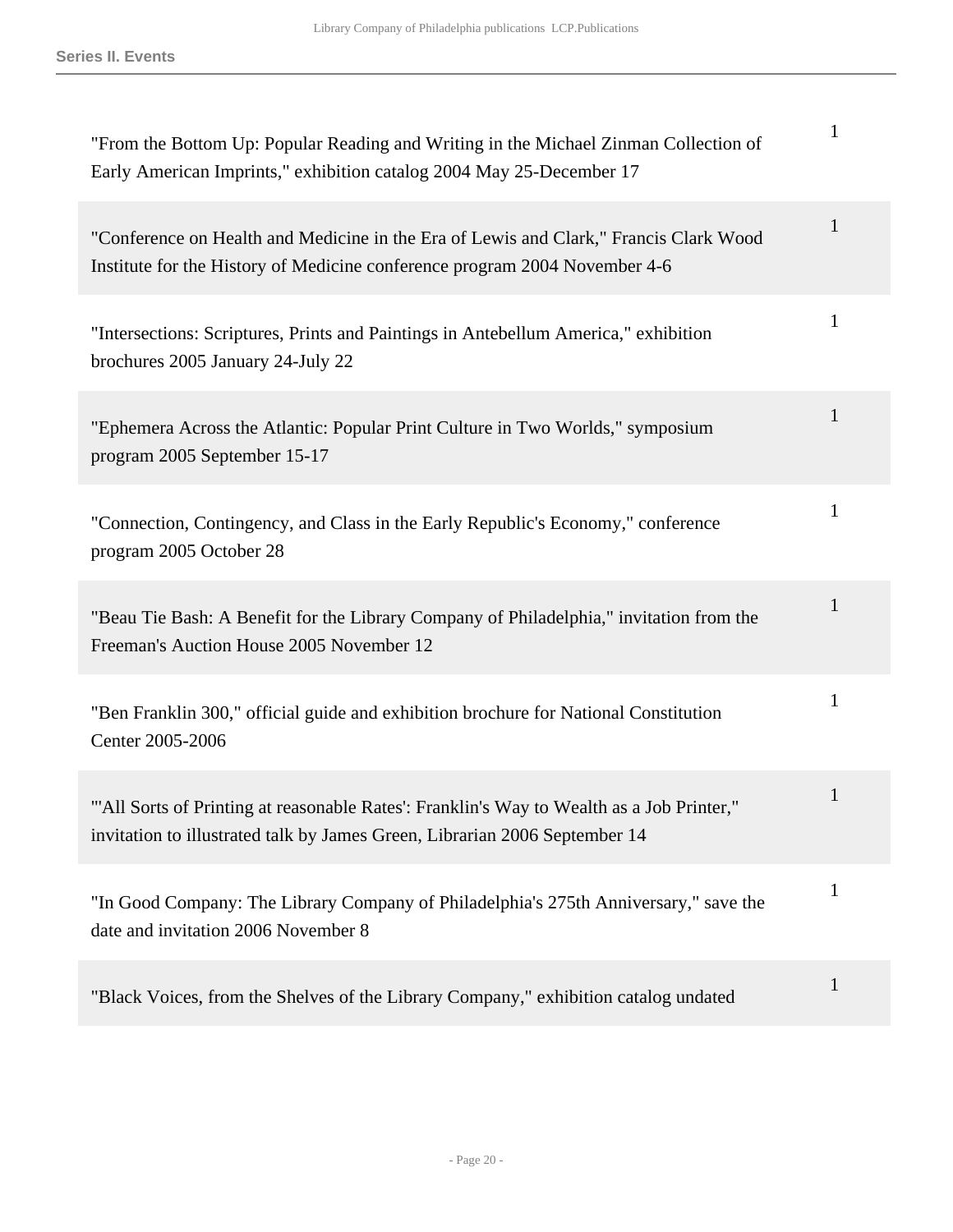# <span id="page-20-0"></span>Holiday Party, invitation undated 1 **Series III. Published works Box** *Catalog of the Books belonging to the Loganian Library*, and First Supplement 1837, 1867 2 *Charter Members of the Library Company*, by Francis R. Packard, M.D. 1942 March 25 <sup>2</sup> *On the Improvement and Settlement of Lands in the United States*, an essay by the late James Wilson 1946 2 *The Musical Works of William Henry Fry in the collections of the Library Company of Philadelphia*, by William Treat Upton 1946 2 *Commodore Thomas Truxtun, 1755-1822: A Description of the Truxtun-Biddle Letters in the collections of the Library Company of Philadelphia*, by Eugene S. Ferguson 1947 2 *The First Books and Printed Catalogues of the Library Company of Philadelphia*, by Edwin Wolf, 2nd 1954 2 **Volume** *A Check-List of the Books in the Library Company of Philadelphia in and supplementary to Wing's Short-Title Catalogue, 1641-1700*, by Edwin Wolf, 2nd 1959 1-10 *American Song Sheets, Slip Ballads, and Poetical Broadsides, 1850-1870: A Catalogue of the Collection of the Library Company of Philadelphia*, by Edwin Wolf, 2nd 1963 11-14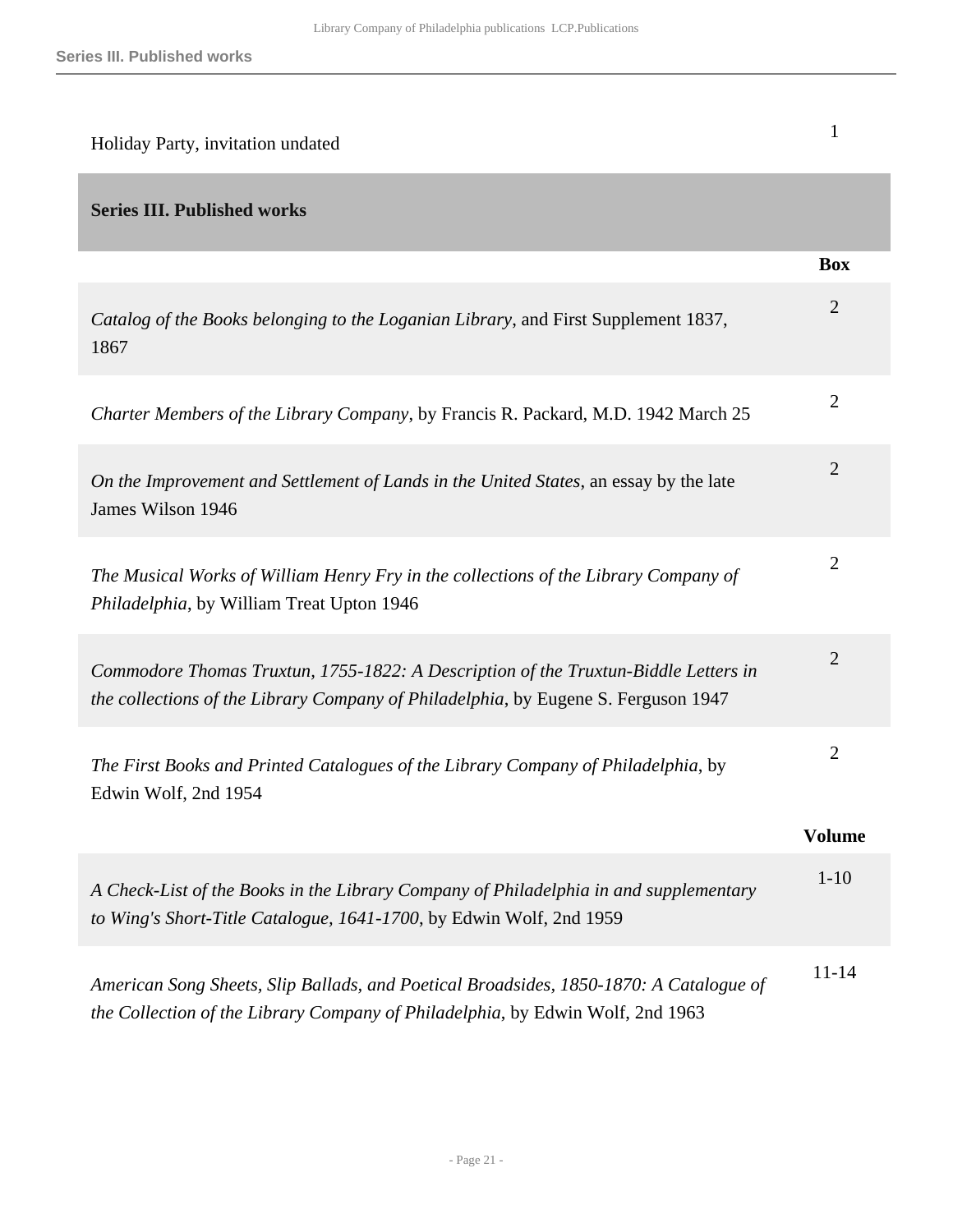| Bibliothesauri: or Jewels from the Shelves of the Library Company of Philadelphia, being<br>a catalogue of a selection of Rare, Old, Curious, Valuable, Important, Unusual, Beautiful,<br>Influential, and Historic books in the fields of Religion, Law, Science, Medicine, History,<br>Travel, Art and Literature, by Edwin Wolf, 2nd 1966 | $15-16$   |
|----------------------------------------------------------------------------------------------------------------------------------------------------------------------------------------------------------------------------------------------------------------------------------------------------------------------------------------------|-----------|
| Journal of the Proceedings of the Congress held at Philadelphia, September 5, 1774:<br>A facsimile of the official edition printed in 1774, with an introduction by Edwin Wolf,<br>2nd 1974                                                                                                                                                  | $17 - 18$ |
| The Library of James Logan of Philadelphia, 1674-1751, by Edwin Wolf, 2nd 1974                                                                                                                                                                                                                                                               | 19        |
| "At the Instance of Benjamin Franklin": A Brief History of the Library Company of<br>Philadelphia, 1731-1976, by Edwin Wolf, 2nd 1976                                                                                                                                                                                                        | $20 - 25$ |
| Nineteenth Century Photography in Philadelphia: 250 Historic Prints from the Library<br>Company of Philadelphia, by Kenneth Finkel 1980                                                                                                                                                                                                      | $26 - 31$ |
| Quarter of a Millennium: The Library Company of Philadelphia, 1731-1981, by Edwin<br>Wolf, 2nd (dummy and copy) 1981                                                                                                                                                                                                                         | 32-33     |
| Legacy in Ice: The Vaux Family and the Canadian Alps, by Edward Cavell 1983                                                                                                                                                                                                                                                                  | 34        |
| Legacies of Genius: A Celebration of Philadelphia Libraries 1988                                                                                                                                                                                                                                                                             | 35        |
| Philadelphia Then and Now: 60 Sites Photographed in the Past and Present, by Kenneth<br>Finkel and Susan Oyama 1988                                                                                                                                                                                                                          | 36        |
| Philadelphia: Portrait of an American City, by Edwin Wolf, 2nd 1990                                                                                                                                                                                                                                                                          | 37-38     |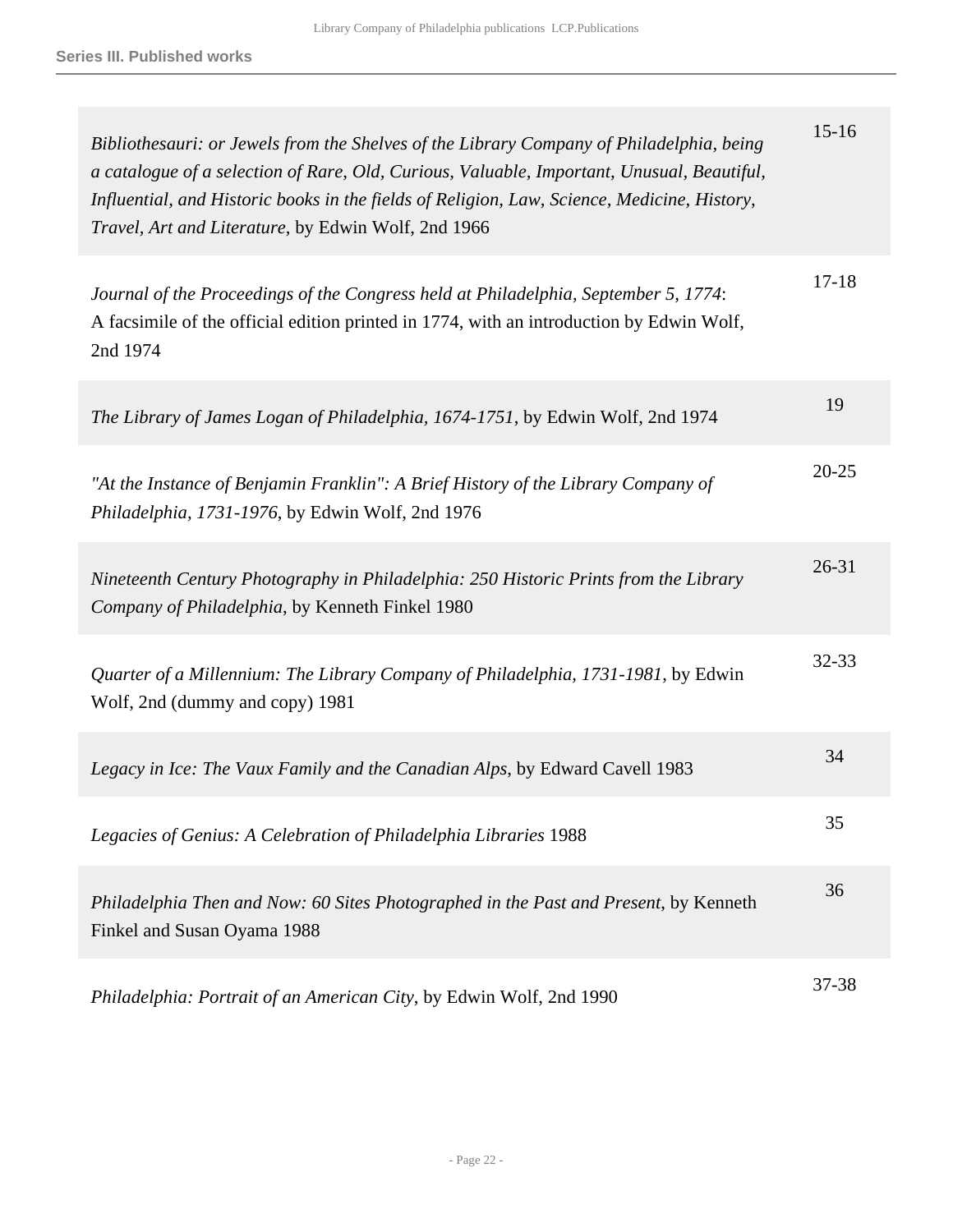<span id="page-22-0"></span>

| From Gothic Windows to Peacocks: American Embossed Leather Bindings, 1825-1855,<br>by Edwin Wolf, 2nd 1990                                                                                                                                                                                              | 39-40         |
|---------------------------------------------------------------------------------------------------------------------------------------------------------------------------------------------------------------------------------------------------------------------------------------------------------|---------------|
| <i>Edwin Wolf 2nd, 1911-1991</i> : An Autobiographical Sketch written in 1987 and a<br>Bibliography of the Published Writings of Edwin Wolf 2nd 1991                                                                                                                                                    | 41            |
| Anthony Garvin: Culture, History, and Artifacts, Memorial Tribute, by Murray G.<br>Murphey 1992                                                                                                                                                                                                         | 42            |
| Philadelphia Almanac and Citizens' Manual, edited by Kenneth Finkel 1994                                                                                                                                                                                                                                | 43            |
| Philadelphia Almanac and Citizens' Manual, edited by Kenneth Finkel 1995                                                                                                                                                                                                                                | 44            |
| The Michael Zinman Collection of Early American Imprints, by William S. Reese and<br>James Green 2001                                                                                                                                                                                                   | $45 - 46$     |
| <b>Series IV. James Rush works</b>                                                                                                                                                                                                                                                                      |               |
|                                                                                                                                                                                                                                                                                                         | <b>Volume</b> |
| Hamlet, A Dramatic Prelude; in Five Acts 1834                                                                                                                                                                                                                                                           | 47-48         |
| Brief Outline of an Analysis of the Human Intellect; intended to Rectify the Scholastic<br>and Vulgar Perversions of the Natural Purpose and Method of Thinking by rejecting<br>altogether the Theoretic Confusion, the Unmeaning Arrangement, and Indefinite<br>Nomenclature of the Metaphysician 1865 | 49-50         |
| Rhymes of Contrast on Wisdom and Folly. A Comparison between Observant and<br>Reflective Age, derisively called fogie, and a Senseless and Unthinking American Go-                                                                                                                                      | 51            |